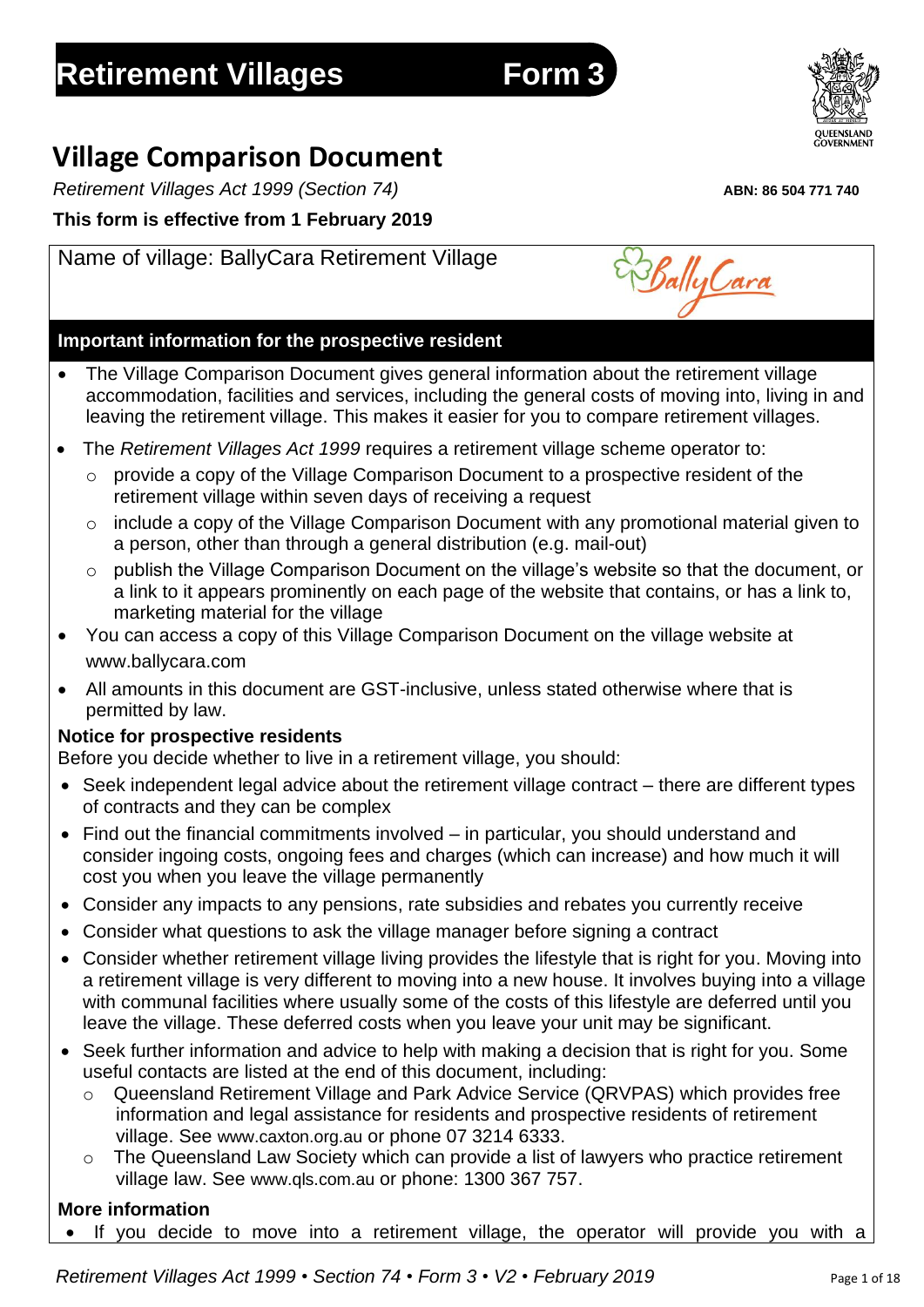Prospective Costs Document for your selected unit, a residence contract and other legal documents.

• By law, you must have a copy of the Village Comparison Document, the Prospective Costs Document, the village by-laws, your residence contract and all attachments to your residence contract for at least 21 days before you and the operator enter into the residence contract. This is to give you time to read these documents carefully and seek professional advice about your legal and financial interests. You have the right to waive the 21-day period if you get legal advice from a Queensland lawyer about your contract.

**The information in this Village Comparison Document is correct as at 1 February 2019 and applies to prospective residents.**

**Some of the information in this document may not apply to existing residence contracts.**

| Part 1 - Operator and management details  |                                                                        |                           |                 |  |  |
|-------------------------------------------|------------------------------------------------------------------------|---------------------------|-----------------|--|--|
| 1.1 Retirement village<br><b>location</b> | Retirement Village Name: BallyCara Retirement Village                  |                           |                 |  |  |
|                                           | Street Address: 16B Oyster Point Esplanade                             |                           |                 |  |  |
|                                           | Suburb: Scarborough                                                    | State: QLD                | Post Code: 4020 |  |  |
| 1.2 Owner of the land<br>on which the     | Name of land owner: Hibernian (Qld) Friendly Society Ltd               |                           |                 |  |  |
| retirement village<br>scheme is located   | Australian Company Number (ACN): 425 322 497                           |                           |                 |  |  |
|                                           | Address: 16B Oyster Point Esplanade                                    |                           |                 |  |  |
|                                           | Suburb: Scarborough                                                    | State: QLD                | Post Code: 4020 |  |  |
| 1.3 Village operator                      | Name of entity that operates the retirement village (scheme operator): |                           |                 |  |  |
|                                           | Hibernian (Qld) Friendly Society Ltd                                   |                           |                 |  |  |
|                                           | Australian Company Number (ACN): 425 322 497                           |                           |                 |  |  |
|                                           | Address: 16B Oyster Point Esplanade                                    |                           |                 |  |  |
|                                           | Suburb: Scarborough<br>State: QLD<br>Post Code: 4020                   |                           |                 |  |  |
|                                           | Date entity became operator: 1 July 2000                               |                           |                 |  |  |
| 1.4 Village                               | Name of village management entity and contact details:                 |                           |                 |  |  |
| management and<br>onsite availability     | Hibernian (Qld) Friendly Society Ltd                                   |                           |                 |  |  |
|                                           | Australian Company Number (ACN): 425 322 497                           |                           |                 |  |  |
|                                           | Phone: 1300 272 222                                                    | Email: info@ballycara.com |                 |  |  |
|                                           | An onsite manager (or representative) is available to residents:       |                           |                 |  |  |
|                                           | $\boxtimes$ Full time                                                  |                           |                 |  |  |
|                                           | Part time                                                              |                           |                 |  |  |
|                                           | By appointment only                                                    |                           |                 |  |  |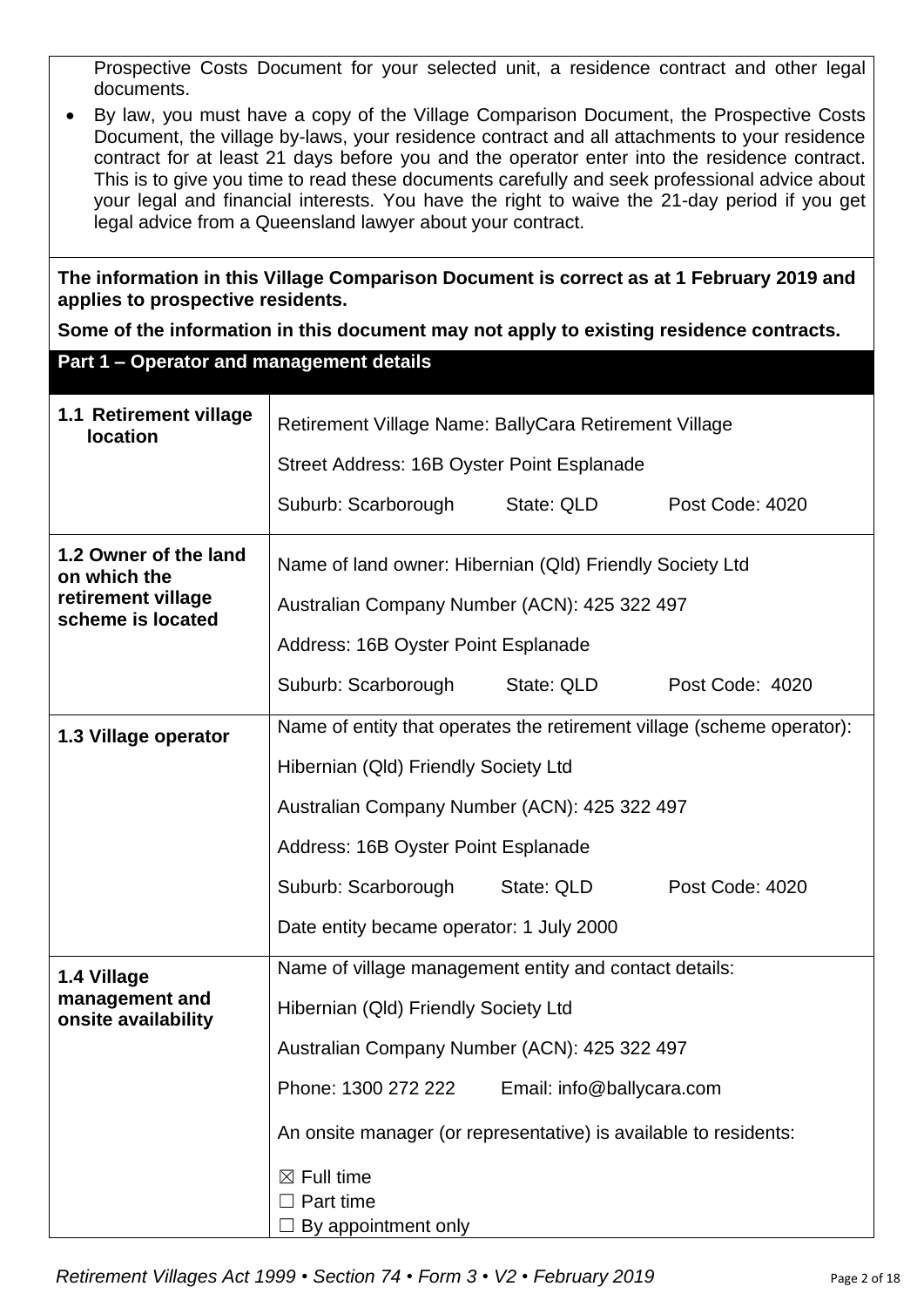|                                                               | $\Box$ None available<br>Other:<br>Onsite availability includes:<br>Weekdays: 24/7                                                                                                    |
|---------------------------------------------------------------|---------------------------------------------------------------------------------------------------------------------------------------------------------------------------------------|
|                                                               | Weekends: 24/7                                                                                                                                                                        |
| Part 2 – Age limits                                           |                                                                                                                                                                                       |
| 2.1 What age limits<br>apply to residents in<br>this village? | Applicants for residence in the village must be 65 years of age or over,<br>or in the case of a joint application, at least one of the applicants must<br>be 65 years of age or over. |

| <b>ACCOMMODATION, FACILITIES AND SERVICES</b> |                                                             |  |  |
|-----------------------------------------------|-------------------------------------------------------------|--|--|
|                                               | Part 3 - Accommodation units: Nature of ownership or tenure |  |  |
| 3.1 Resident<br>ownership or tenure of        | $\Box$ Freehold (owner resident)                            |  |  |
| the units in the village                      | $\Box$ Lease (non-owner resident)                           |  |  |
| is:                                           | $\boxtimes$ Licence (non-owner resident)                    |  |  |
|                                               | $\Box$ Share in company title entity (non-owner resident)   |  |  |
|                                               | $\Box$ Unit in unit trust (non-owner resident)              |  |  |
|                                               | $\Box$ Rental (non-owner resident)                          |  |  |
|                                               | Other:                                                      |  |  |
|                                               |                                                             |  |  |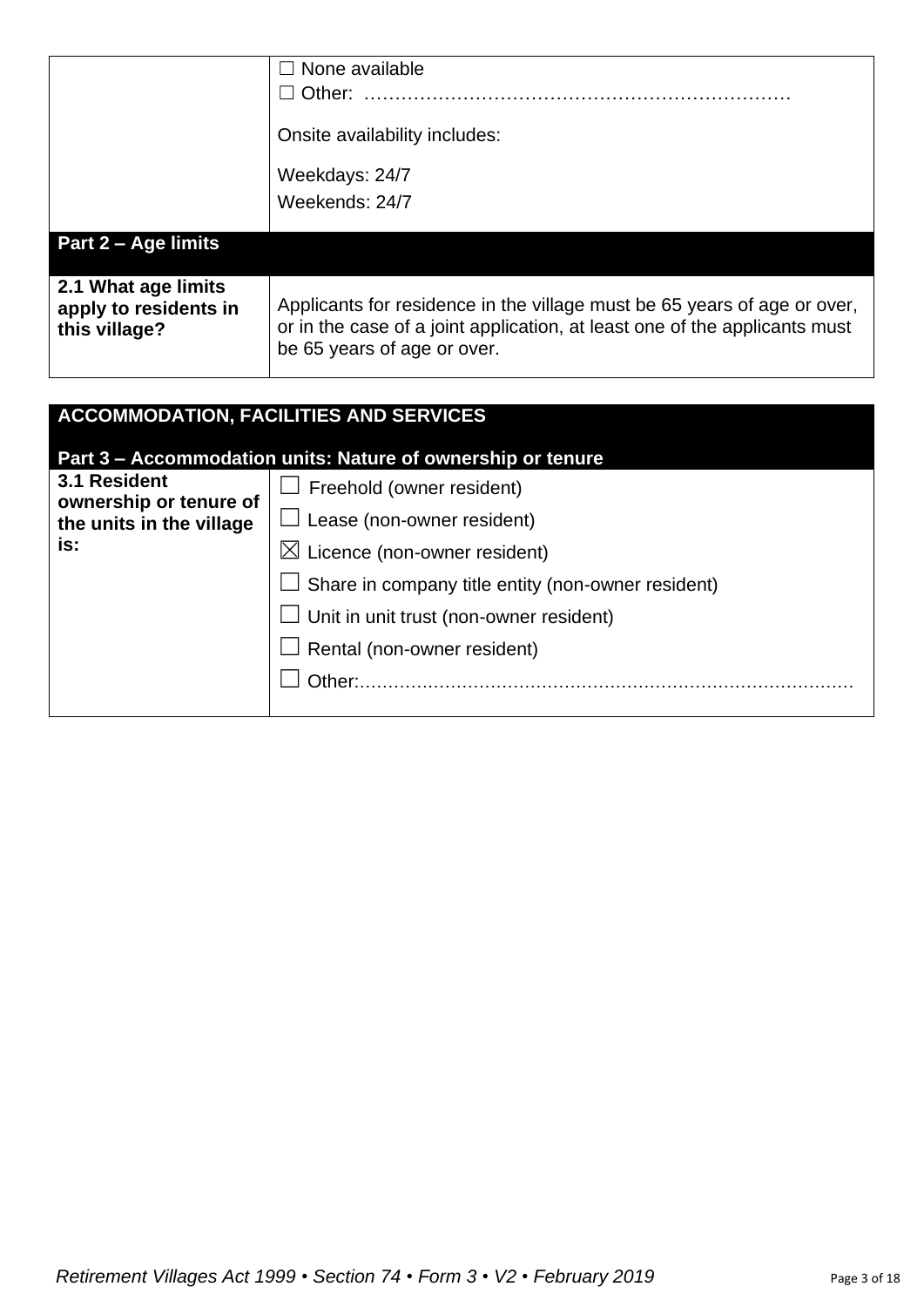| <b>Accommodation types</b>                                               |                                                                                                                                                                                                                                        |                                                        |                                                              |                                                                                 |  |
|--------------------------------------------------------------------------|----------------------------------------------------------------------------------------------------------------------------------------------------------------------------------------------------------------------------------------|--------------------------------------------------------|--------------------------------------------------------------|---------------------------------------------------------------------------------|--|
| 3.2 Number of units by                                                   |                                                                                                                                                                                                                                        |                                                        |                                                              |                                                                                 |  |
| accommodation type                                                       | There are 290 units in the village, comprising 206 single story units; 84                                                                                                                                                              |                                                        |                                                              |                                                                                 |  |
| and tenure                                                               |                                                                                                                                                                                                                                        | units in multi-story building with 6 levels            |                                                              |                                                                                 |  |
| <b>Accommodation Unit</b>                                                | <b>Freehold</b>                                                                                                                                                                                                                        | Leasehold                                              | <b>Licence</b>                                               | <b>Other</b>                                                                    |  |
| Independent living                                                       |                                                                                                                                                                                                                                        |                                                        | 290                                                          |                                                                                 |  |
| units<br>Studio<br>$\blacksquare$                                        |                                                                                                                                                                                                                                        |                                                        | 30                                                           |                                                                                 |  |
| One bedroom<br>$\overline{\phantom{0}}$                                  |                                                                                                                                                                                                                                        |                                                        | 18                                                           |                                                                                 |  |
| Two bedrooms                                                             |                                                                                                                                                                                                                                        |                                                        | 204                                                          |                                                                                 |  |
| Three bedrooms                                                           |                                                                                                                                                                                                                                        |                                                        | 38                                                           |                                                                                 |  |
| Serviced units                                                           |                                                                                                                                                                                                                                        |                                                        |                                                              |                                                                                 |  |
| Studio                                                                   |                                                                                                                                                                                                                                        |                                                        |                                                              |                                                                                 |  |
| One bedroom                                                              |                                                                                                                                                                                                                                        |                                                        |                                                              |                                                                                 |  |
| Two bedrooms                                                             |                                                                                                                                                                                                                                        |                                                        |                                                              |                                                                                 |  |
| Three bedrooms                                                           |                                                                                                                                                                                                                                        |                                                        |                                                              |                                                                                 |  |
| Other                                                                    |                                                                                                                                                                                                                                        |                                                        |                                                              |                                                                                 |  |
| Total number of units                                                    |                                                                                                                                                                                                                                        |                                                        | 290                                                          |                                                                                 |  |
|                                                                          |                                                                                                                                                                                                                                        |                                                        |                                                              |                                                                                 |  |
| <b>Access and design</b>                                                 |                                                                                                                                                                                                                                        |                                                        |                                                              |                                                                                 |  |
| 3.3 What disability                                                      |                                                                                                                                                                                                                                        |                                                        |                                                              | $\boxtimes$ Level access from the street into and between all areas of the unit |  |
| access and design                                                        |                                                                                                                                                                                                                                        |                                                        | (i.e. no external or internal steps or stairs) in some units |                                                                                 |  |
| features do the units                                                    |                                                                                                                                                                                                                                        |                                                        |                                                              |                                                                                 |  |
| and the village                                                          | $\boxtimes$ Alternatively, a ramp, elevator or lift allows entry into some units                                                                                                                                                       |                                                        |                                                              |                                                                                 |  |
| contain?                                                                 | $\boxtimes$ Step-free (hobless) shower in some units                                                                                                                                                                                   |                                                        |                                                              |                                                                                 |  |
|                                                                          | $\boxtimes$ Width of doorways allow for wheelchair access in some units                                                                                                                                                                |                                                        |                                                              |                                                                                 |  |
|                                                                          | $\boxtimes$ Toilet is accessible in a wheelchair in some units                                                                                                                                                                         |                                                        |                                                              |                                                                                 |  |
|                                                                          | Other key features in the units or village that cater for people with<br>$\Box$ None                                                                                                                                                   |                                                        |                                                              |                                                                                 |  |
| Part 4 - Parking for residents and visitors                              |                                                                                                                                                                                                                                        |                                                        |                                                              |                                                                                 |  |
| 4.1 What car parking<br>in the village is<br>available for<br>residents? | $\boxtimes$ Some units with own garage or carport attached or adjacent to the<br>unit<br>$\boxtimes$ Some units with own garage or carport separate from the unit<br>$\boxtimes$ 10 units with own car park space adjacent to the unit |                                                        |                                                              |                                                                                 |  |
|                                                                          | $\boxtimes$ Some units with own car park space separate from the unit<br>$\boxtimes$ General car parking for residents in the village                                                                                                  |                                                        |                                                              |                                                                                 |  |
|                                                                          |                                                                                                                                                                                                                                        |                                                        |                                                              |                                                                                 |  |
|                                                                          |                                                                                                                                                                                                                                        | $\boxtimes$ 30 units with no car parking for residents |                                                              |                                                                                 |  |
|                                                                          |                                                                                                                                                                                                                                        | $\Box$ No car parking for residents in the village     |                                                              |                                                                                 |  |
|                                                                          | Restrictions on resident's car parking include: N/A                                                                                                                                                                                    |                                                        |                                                              |                                                                                 |  |
| 4.2 Is parking in the                                                    |                                                                                                                                                                                                                                        |                                                        |                                                              |                                                                                 |  |
| village available for                                                    | $\Box$ No<br>$\boxtimes$ Yes                                                                                                                                                                                                           |                                                        |                                                              |                                                                                 |  |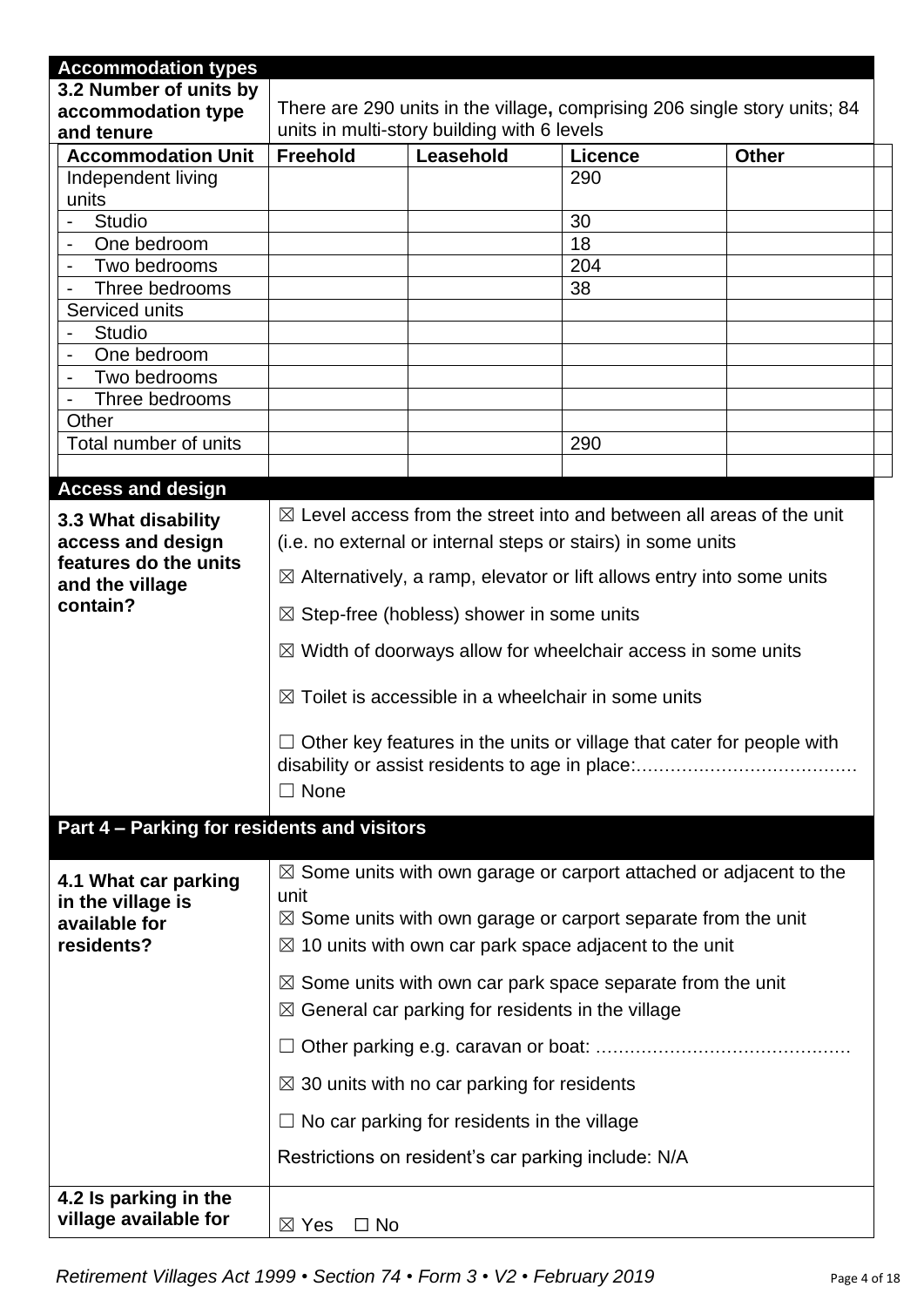| visitors?<br>If yes, parking<br>restrictions include                                                                                                                                                                                                                                                                                             | Visitors must notify reception if staying for more than 24 hours.                                                                                                                                                                                                                                                                        |
|--------------------------------------------------------------------------------------------------------------------------------------------------------------------------------------------------------------------------------------------------------------------------------------------------------------------------------------------------|------------------------------------------------------------------------------------------------------------------------------------------------------------------------------------------------------------------------------------------------------------------------------------------------------------------------------------------|
| <b>Part 5 - Planning and development</b>                                                                                                                                                                                                                                                                                                         |                                                                                                                                                                                                                                                                                                                                          |
| 5.1 Is construction or<br>development of the<br>village complete?                                                                                                                                                                                                                                                                                | Year village construction started: 1983<br>$\Box$ Fully developed / completed<br>$\boxtimes$ Partially developed / completed<br>Construction yet to commence                                                                                                                                                                             |
| 5.2 Is there<br>development approval<br>or a development<br>application pending<br>for further<br>development or<br>redevelopment of the<br>village?<br>If yes to either:<br>Provide details and<br>timeframe of<br>development or<br>proposed<br>development,<br>including the final<br>number and types of<br>units and any new<br>facilities. | Development approval granted<br>$\boxtimes$ Yes $\Box$ No<br>A current development approval has been obtained for the construction<br>of a new community centre<br>Development application pending<br>$\boxtimes$ No<br>$\Box$ Yes<br>Note: see notice at end of document regarding inspection of the<br>development approval documents. |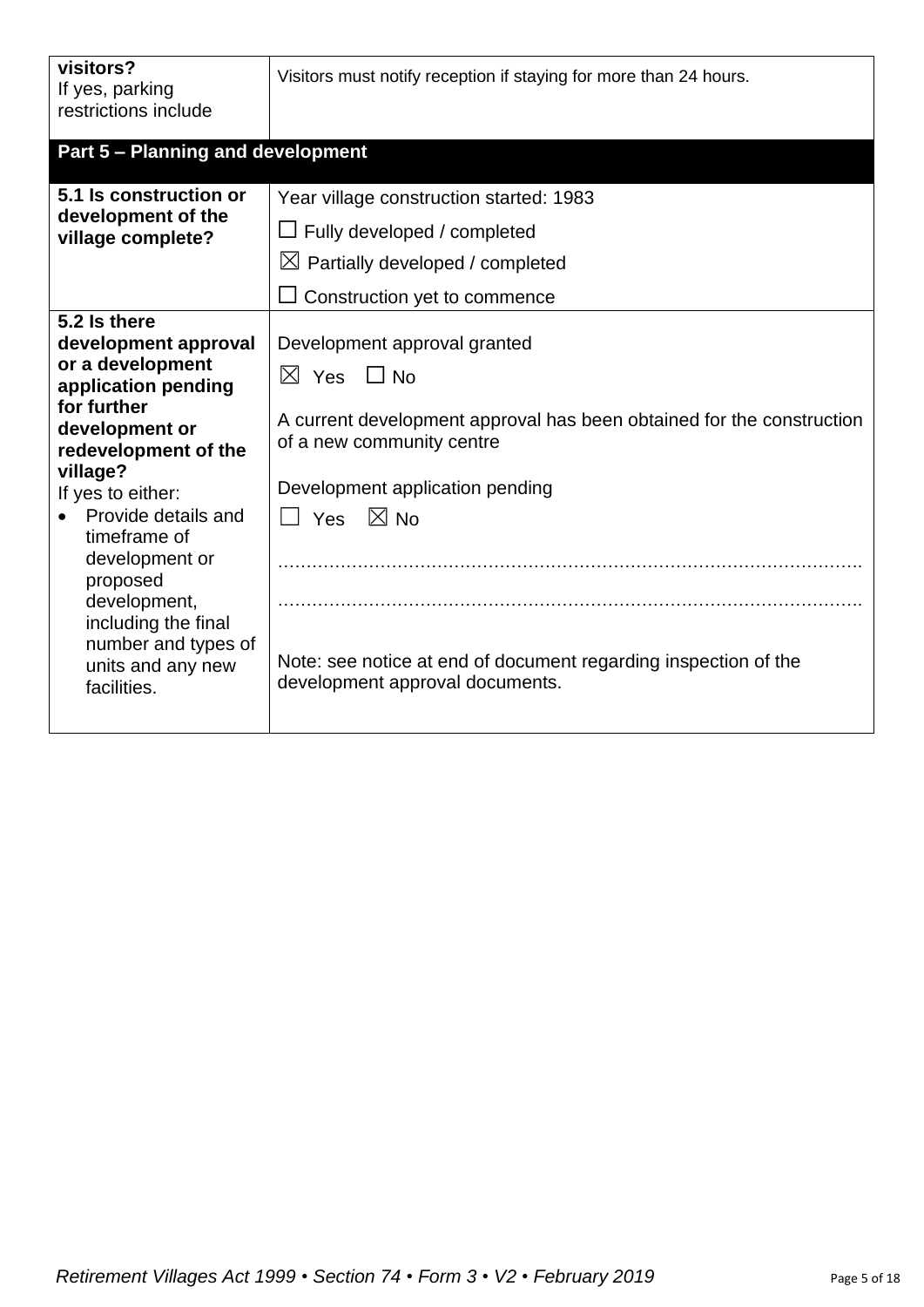| Part 6 - Facilities onsite at the village                                                                                                                                                                                                                                                                                                                                                                                                                                                                                                       |                                                                                                     |                                                                                                     |  |
|-------------------------------------------------------------------------------------------------------------------------------------------------------------------------------------------------------------------------------------------------------------------------------------------------------------------------------------------------------------------------------------------------------------------------------------------------------------------------------------------------------------------------------------------------|-----------------------------------------------------------------------------------------------------|-----------------------------------------------------------------------------------------------------|--|
| 6.1 The following<br>facilities are currently                                                                                                                                                                                                                                                                                                                                                                                                                                                                                                   | $\boxtimes$ Activities or games room                                                                | $\boxtimes$ Medical consultation room                                                               |  |
| available to residents:                                                                                                                                                                                                                                                                                                                                                                                                                                                                                                                         | Arts and crafts room                                                                                | Restaurant                                                                                          |  |
|                                                                                                                                                                                                                                                                                                                                                                                                                                                                                                                                                 | Auditorium                                                                                          | Shop                                                                                                |  |
|                                                                                                                                                                                                                                                                                                                                                                                                                                                                                                                                                 | $\boxtimes$ BBQ area outdoors                                                                       | $\boxtimes$ Swimming pool [indoor / outdoor]                                                        |  |
|                                                                                                                                                                                                                                                                                                                                                                                                                                                                                                                                                 | $\boxtimes$ Billiards room                                                                          | [heated / not heated]                                                                               |  |
|                                                                                                                                                                                                                                                                                                                                                                                                                                                                                                                                                 | $\boxtimes$ Bowling green                                                                           | Separate lounge in community                                                                        |  |
|                                                                                                                                                                                                                                                                                                                                                                                                                                                                                                                                                 | [indoor / outdoor]                                                                                  | centre                                                                                              |  |
|                                                                                                                                                                                                                                                                                                                                                                                                                                                                                                                                                 | $\boxtimes$ Business centre (e.g.                                                                   | $\boxtimes$ Spa [indoor / outdoor]<br>[heated / not heated]                                         |  |
|                                                                                                                                                                                                                                                                                                                                                                                                                                                                                                                                                 | computers, printers, internet<br>access)                                                            | Storage area for boats / caravans                                                                   |  |
|                                                                                                                                                                                                                                                                                                                                                                                                                                                                                                                                                 | $\boxtimes$ Chapel / prayer room                                                                    | Tennis court [full/half]                                                                            |  |
|                                                                                                                                                                                                                                                                                                                                                                                                                                                                                                                                                 | <b>Communal laundries</b>                                                                           | $\boxtimes$ Village bus or transport                                                                |  |
|                                                                                                                                                                                                                                                                                                                                                                                                                                                                                                                                                 | $\boxtimes$ Community room or centre                                                                | $\boxtimes$ Workshop                                                                                |  |
|                                                                                                                                                                                                                                                                                                                                                                                                                                                                                                                                                 | $\boxtimes$ Dining room                                                                             | Other:                                                                                              |  |
|                                                                                                                                                                                                                                                                                                                                                                                                                                                                                                                                                 | $\boxtimes$ Gardens                                                                                 |                                                                                                     |  |
|                                                                                                                                                                                                                                                                                                                                                                                                                                                                                                                                                 | $\boxtimes$ Gym                                                                                     |                                                                                                     |  |
|                                                                                                                                                                                                                                                                                                                                                                                                                                                                                                                                                 | $\boxtimes$ Hairdressing or beauty                                                                  |                                                                                                     |  |
|                                                                                                                                                                                                                                                                                                                                                                                                                                                                                                                                                 | room                                                                                                |                                                                                                     |  |
|                                                                                                                                                                                                                                                                                                                                                                                                                                                                                                                                                 | $\boxtimes$ Library                                                                                 | Details about any facility that is not funded from the General Services Charge paid by residents or |  |
|                                                                                                                                                                                                                                                                                                                                                                                                                                                                                                                                                 | if there are any restrictions on access or sharing of facilities (e.g. with an aged care facility). |                                                                                                     |  |
| N/A                                                                                                                                                                                                                                                                                                                                                                                                                                                                                                                                             |                                                                                                     |                                                                                                     |  |
| 6.2 Does the village                                                                                                                                                                                                                                                                                                                                                                                                                                                                                                                            | $\boxtimes$ Yes<br>$\Box$ No                                                                        |                                                                                                     |  |
| have an onsite,<br>attached, adjacent or<br>co-located residential<br>aged care facility?                                                                                                                                                                                                                                                                                                                                                                                                                                                       | Name of residential aged care facility and name of the approved<br><b>Society Ltd</b>               | provider: Hibernian Villa & Sunnyside Villa; Hibernian (Qld) Friendly                               |  |
| Note: Aged care facilities are not covered by the Retirement Villages Act 1999 (Qld). The<br>retirement village operator cannot keep places free or guarantee places in aged care for residents<br>of the retirement village. To enter a residential aged care facility, you must be assessed as eligible<br>by an Aged Care Assessment Team (ACAT) in accordance with the Aged Care Act 1997 (Cwth).<br>Exit fees may apply when you move from your retirement village unit to other accommodation and<br>may involve entering a new contract. |                                                                                                     |                                                                                                     |  |
| <b>Part 7 - Services</b>                                                                                                                                                                                                                                                                                                                                                                                                                                                                                                                        |                                                                                                     |                                                                                                     |  |

*Retirement Villages Act 1999 • Section 74 • Form 3 • V2 • February 2019* Page 6 of 18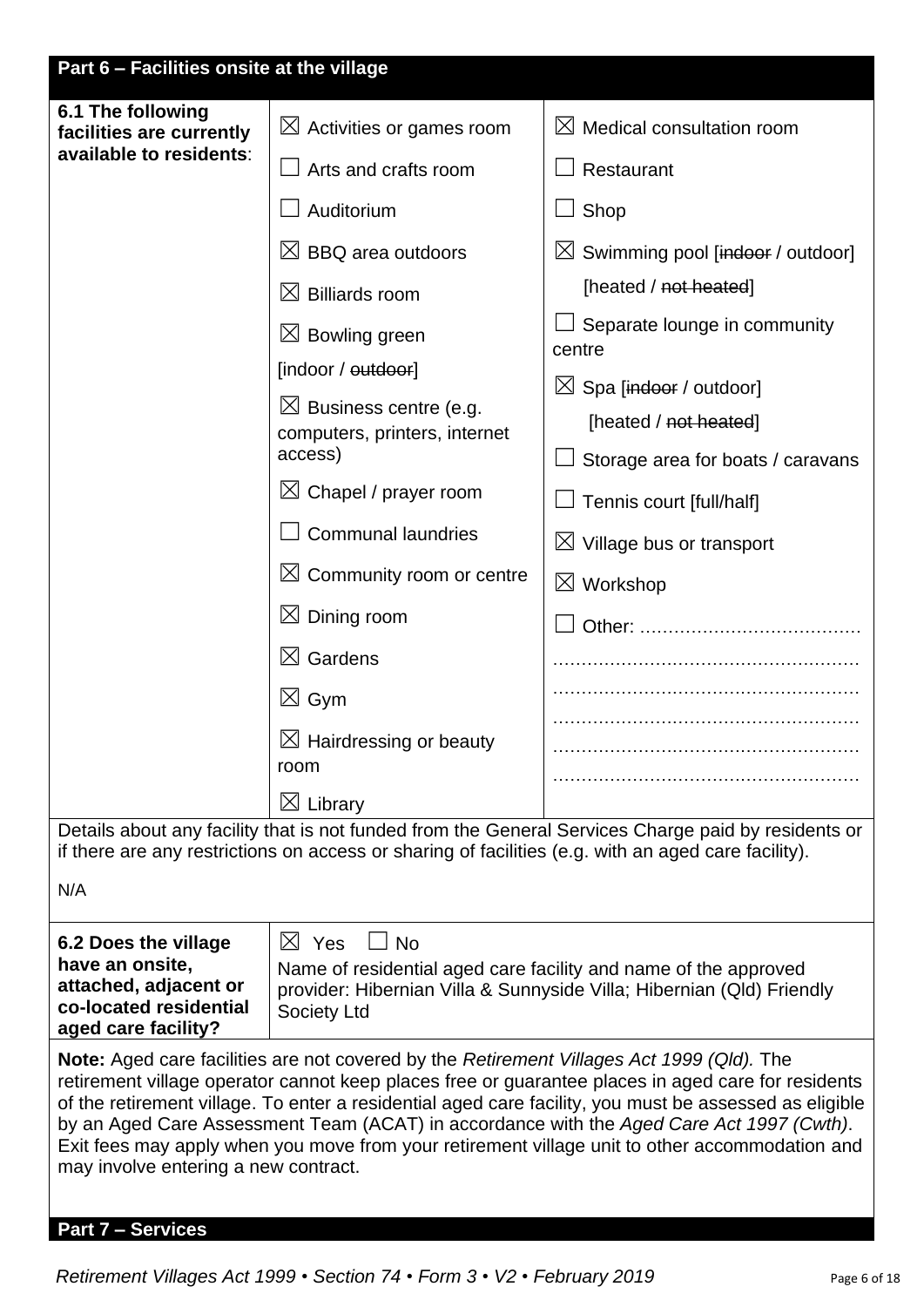| 7.1 What services are<br>provided to all village<br>residents (funded from<br>the General Services<br>Charge paid by<br>residents)?                                                                                                                                                                                                                                                                                                                                                                    | General services provided with the accommodation unit including:<br>Management and administration;<br>$\bullet$<br>Gardening and minor maintenance;<br>$\bullet$<br>Recreation or entertainment facilities:<br>$\bullet$<br>Other services as detailed in the general services budget for the<br>$\bullet$<br>village, which is available upon request.                                    |  |
|--------------------------------------------------------------------------------------------------------------------------------------------------------------------------------------------------------------------------------------------------------------------------------------------------------------------------------------------------------------------------------------------------------------------------------------------------------------------------------------------------------|--------------------------------------------------------------------------------------------------------------------------------------------------------------------------------------------------------------------------------------------------------------------------------------------------------------------------------------------------------------------------------------------|--|
| 7.2 Are optional<br>personal services<br>provided or made<br>available to residents<br>on a user-pays basis?                                                                                                                                                                                                                                                                                                                                                                                           | $\boxtimes$ Yes $\Box$ No<br>The following personal services are available to residents on a user-<br>pays basis:<br>Support with showers and care;<br>Medication / meal prompts;<br>$\overline{\phantom{a}}$<br>Wellness checks;<br>Laundry;<br>Cleaning (basic);<br>Escorts:<br>Physiotherapy;<br>Occupational therapy;<br>Art therapy;<br>Exercise physiology; and<br>Wellness program. |  |
| 7.3 Does the<br>retirement village<br>operator provide<br>government funded<br>home care services<br>under the Aged Care<br>Act 1997 (Cwth)?                                                                                                                                                                                                                                                                                                                                                           | $\boxtimes$ Yes, the operator is an Approved Provider of home care under the<br>Aged Care Act 1997 (Registered Accredited Care Supplier - RACS ID<br>number 5463)<br>Yes, home care is provided in association with an Approved<br>Provider<br>No, the operator does not provide home care services, residents<br>can arrange their own home care services                                 |  |
| Note: Some residents may be eligible to receive a Home Care Package, or a Commonwealth<br>Home Support Program subsidised by the Commonwealth Government if assessed as eligible by<br>an aged care assessment team (ACAT) under the Aged Care Act 1997 (Cwth). These home care<br>services are not covered by the Retirement Villages Act 1999 (Qld).<br>Residents can choose their own approved Home Care Provider and are not obliged to use<br>the retirement village provider, if one is offered. |                                                                                                                                                                                                                                                                                                                                                                                            |  |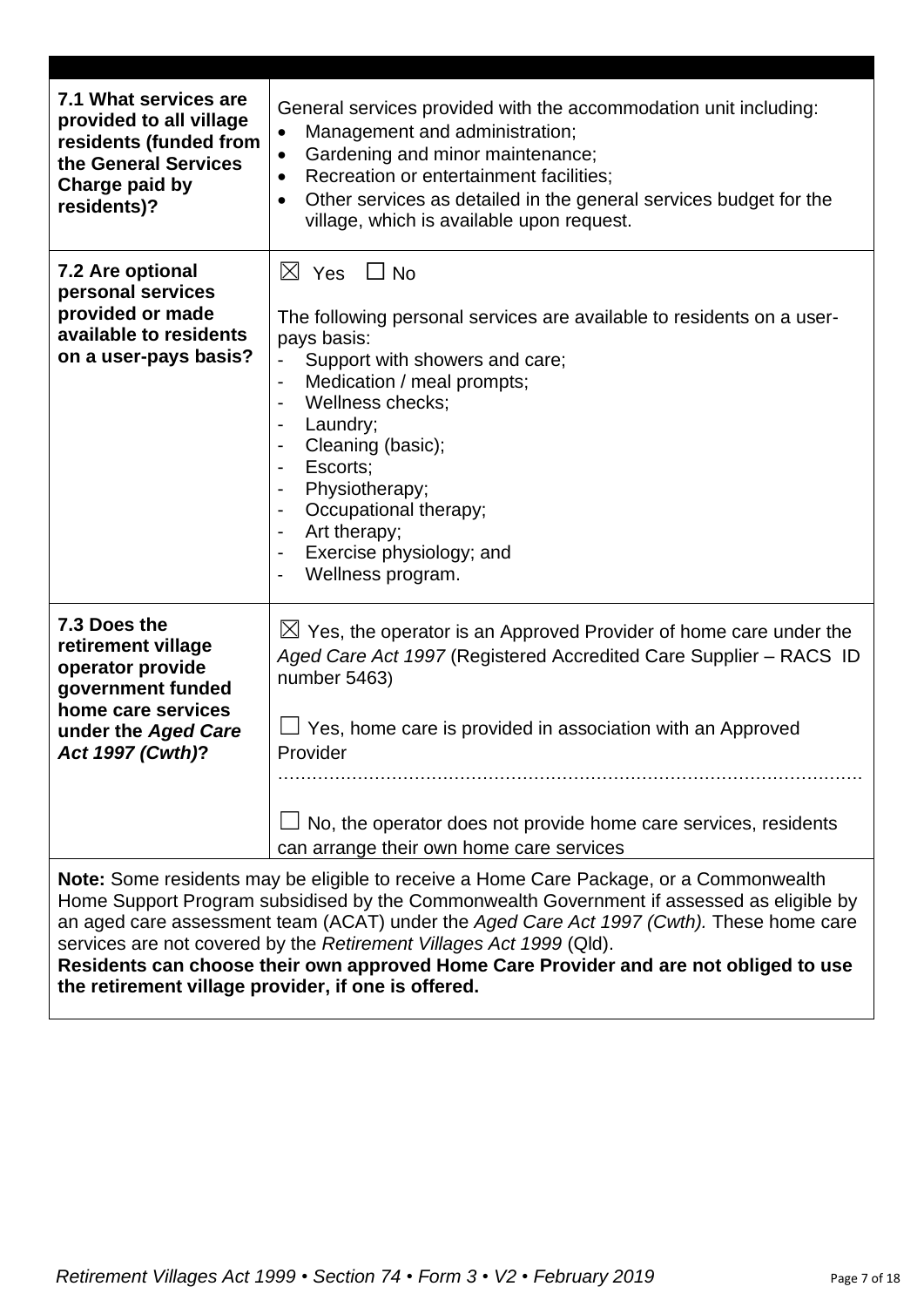| Part 8 - Security and emergency systems                                                                                                                                                    |                                                                                                                                                                                                                                                                                                                          |  |  |
|--------------------------------------------------------------------------------------------------------------------------------------------------------------------------------------------|--------------------------------------------------------------------------------------------------------------------------------------------------------------------------------------------------------------------------------------------------------------------------------------------------------------------------|--|--|
| 8.1 Does the village<br>have a security<br>system?                                                                                                                                         | $\boxtimes$ No<br>Yes                                                                                                                                                                                                                                                                                                    |  |  |
|                                                                                                                                                                                            |                                                                                                                                                                                                                                                                                                                          |  |  |
|                                                                                                                                                                                            |                                                                                                                                                                                                                                                                                                                          |  |  |
|                                                                                                                                                                                            |                                                                                                                                                                                                                                                                                                                          |  |  |
|                                                                                                                                                                                            |                                                                                                                                                                                                                                                                                                                          |  |  |
| 8.2 Does the village<br>have an emergency<br>help system?                                                                                                                                  | $\boxtimes$ Yes - all residents<br><b>No</b><br>Optional                                                                                                                                                                                                                                                                 |  |  |
| If yes or optional:<br>the emergency help<br>system details are:                                                                                                                           | Emergency call system installed in all units and residents have a<br>pendant that can be used in case of emergency. Onsite staff attend all<br>emergency calls and call outs.                                                                                                                                            |  |  |
| the emergency help<br>system is monitored<br>between:                                                                                                                                      | 12:00am and 11:59pm 7 days per week.                                                                                                                                                                                                                                                                                     |  |  |
| 8.3 Does the village<br>have equipment that<br>provides for the safety<br>or medical emergency<br>of residents?<br>If yes, list or provide<br>details e.g. first aid kit,<br>defibrillator | $\boxtimes$ Yes<br>$\sqcup$ No<br>The village has a 24 hour 7 days a week emergency response team<br>member who is trained in the provision of first aid. Staff are equipped<br>with a first aid kit, emergency call telephone for calling 000, as well as<br>all resident medical information and next of kin contacts. |  |  |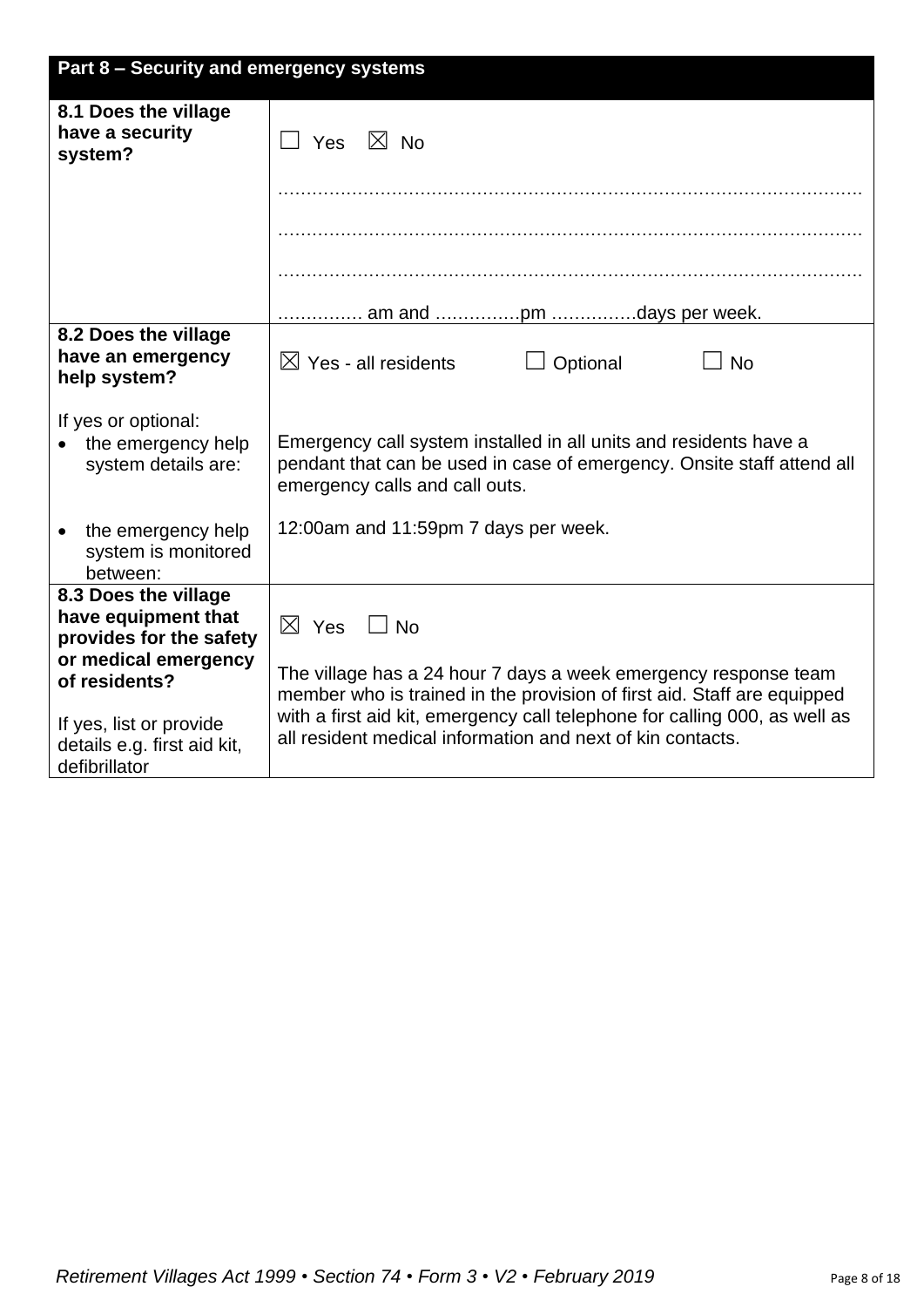# **COSTS AND FINANCIAL MANAGEMENT**

# **Part 9 – Ingoing contribution - entry costs to live in the village**

*An ingoing contribution is the amount a prospective resident must pay under a residence contract to secure a right to reside in the retirement village. The ingoing contribution is also referred to as the sale price or purchase price. It does not include ongoing charges such as rent or other recurring fees.*

| .<br>9.1 What is the                                                                                                                                                            | <b>Accommodation Unit</b>                                                                                                                                                                | Range of ingoing contribution |
|---------------------------------------------------------------------------------------------------------------------------------------------------------------------------------|------------------------------------------------------------------------------------------------------------------------------------------------------------------------------------------|-------------------------------|
| estimated ingoing                                                                                                                                                               | Independent living units                                                                                                                                                                 |                               |
| contribution (sale<br>price) range for all                                                                                                                                      | <b>Studio</b>                                                                                                                                                                            | \$118,000 to \$118,000        |
| types of units in the                                                                                                                                                           | One bedroom                                                                                                                                                                              | \$225,000 to \$365,000        |
| village                                                                                                                                                                         | Two bedrooms                                                                                                                                                                             | \$320,000 to \$465,000        |
|                                                                                                                                                                                 | Three bedrooms                                                                                                                                                                           | \$407,000 to \$690,000        |
|                                                                                                                                                                                 | Serviced units                                                                                                                                                                           |                               |
|                                                                                                                                                                                 | <b>Studio</b>                                                                                                                                                                            | N/A                           |
|                                                                                                                                                                                 | One bedroom                                                                                                                                                                              | N/A                           |
|                                                                                                                                                                                 | Two bedrooms                                                                                                                                                                             | N/A                           |
|                                                                                                                                                                                 | Three bedrooms                                                                                                                                                                           | N/A                           |
|                                                                                                                                                                                 | Other                                                                                                                                                                                    | N/A                           |
|                                                                                                                                                                                 | Full range of ingoing<br>contributions for all<br>unit types                                                                                                                             | \$118,000 to \$690,000        |
| 9.2 Are there different<br>financial options<br>available for paying<br>the ingoing<br>contribution and exit<br>fee or other fees and<br>charges under a<br>residence contract? | $\boxtimes$ No<br>Yes                                                                                                                                                                    |                               |
| 9.3 What other entry<br>costs do residents<br>need to pay?                                                                                                                      | $\Box$ Transfer or stamp duty<br>$\boxtimes$ Costs related to your residence contract<br>□ Costs related to any other contract e.g.<br>$\Box$ Advance payment of General Services Charge |                               |

## **Part 10 – Ongoing Costs - costs while living in the retirement village**

**General Services Charge:** Residents pay this charge for the general services supplied or made available to residents in the village, which may include management and administration, gardening and general maintenance and other services or facilities for recreation and entertainment described at 7.1.

**Maintenance Reserve Fund contribution:** Residents pay this charge for maintaining and repairing (but not replacing) the village's capital items e.g. communal facilities, swimming pool. This fund may or may not cover maintaining or repairing items in your unit, depending on the terms of your residence contract.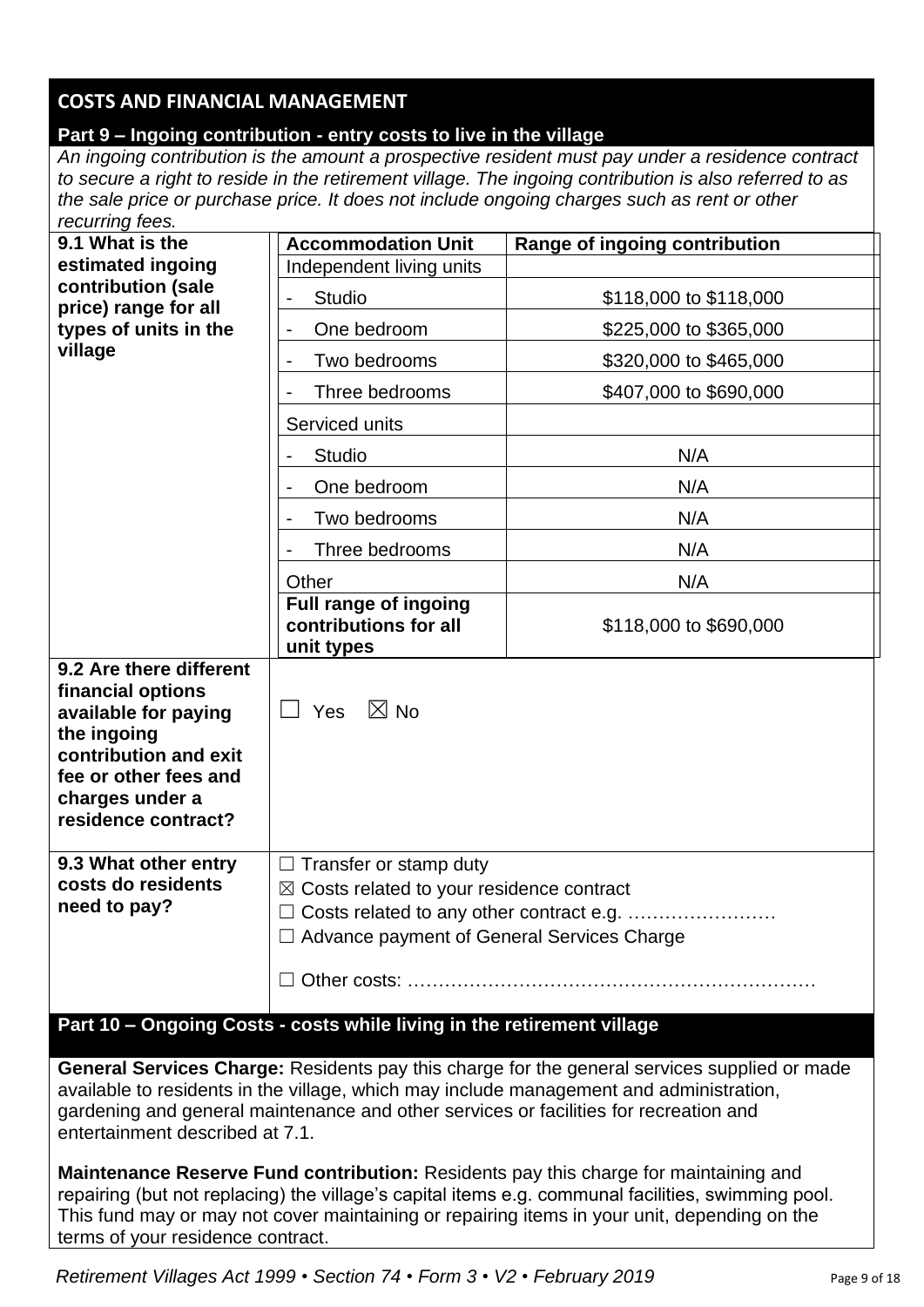The budgets for the General Services Charge and the Maintenance Reserve Fund are set each financial year and these amounts can increase each year. The amount to be held in the Maintenance Reserve Fund is determined by the operator using a quantity surveyor's report.

**Note:** The following ongoing costs are all stated as weekly amounts to help you compare the costs of different villages. However, the billing period for these amounts may not be weekly.

| 10.1 Current weekly rates of General Services Charge and Maintenance Reserve Fund |  |
|-----------------------------------------------------------------------------------|--|
| contribution                                                                      |  |

| <b>Type of Unit</b>             | <b>General Services Charge</b><br>(weekly) | <b>Maintenance Reserve Fund</b><br>contribution<br>(weekly) |
|---------------------------------|--------------------------------------------|-------------------------------------------------------------|
| <b>Independent Living Units</b> |                                            |                                                             |
| Studio                          | \$70.50                                    | \$8.20                                                      |
| One bedroom                     | \$80.20                                    | \$10.16                                                     |
| Two bedrooms                    | \$88.31                                    | \$11.91                                                     |
| Three bedrooms                  | \$125.90                                   | \$17.84                                                     |

#### **Last three years of General Services Charge and Maintenance Reserve Fund contribution**

| <b>Financial</b><br>year | <b>General Services</b><br>Charge (range)<br>(weekly) | <b>Overall %</b><br>change from<br>previous year | <b>Maintenance</b><br><b>Reserve Fund</b><br>contribution (range)<br>(weekly) | <b>Overall %</b><br>change from<br>previous year<br>$(+ or -)$ |
|--------------------------|-------------------------------------------------------|--------------------------------------------------|-------------------------------------------------------------------------------|----------------------------------------------------------------|
| 16/17                    | \$70.50 to \$130.84                                   | $+1\%$                                           | \$8.22 to \$16.38                                                             | $+1\%$                                                         |
| 17/18                    | \$69.46 to \$128.91                                   | $+1.47%$                                         | \$8.10 to \$16.14                                                             | $+1.47%$                                                       |
| 18/19                    | \$68.77 to \$127.63                                   | $+0.99%$                                         | \$8.02 to \$15.98                                                             | $+0.99%$                                                       |

| 10.2 What costs<br>relating to the units<br>are not covered by the<br><b>General Services</b><br><b>Charge? (residents</b><br>will need to pay these<br>costs separately)                                                     | $\boxtimes$ Contents insurance<br>$\Box$ Home insurance (freehold<br>units only)<br>$\boxtimes$ Electricity<br>$\square$ Gas              | $\Box$ Water<br>$\boxtimes$ Telephone<br>$\boxtimes$ Internet<br>$\boxtimes$ Pay TV<br>Other:<br>$\perp$                                                                                                                                                                                                                                                                                                                             |
|-------------------------------------------------------------------------------------------------------------------------------------------------------------------------------------------------------------------------------|-------------------------------------------------------------------------------------------------------------------------------------------|--------------------------------------------------------------------------------------------------------------------------------------------------------------------------------------------------------------------------------------------------------------------------------------------------------------------------------------------------------------------------------------------------------------------------------------|
| 10.3 What other<br>ongoing or occasional<br>costs for repair,<br>maintenance and<br>replacement of items<br>in, on or attached to<br>the units are residents<br>responsible for and<br>pay for while residing<br>in the unit? | Unit fixtures<br>$\Box$ Unit fittings<br>$\Box$ Unit appliances<br>$\boxtimes$ None<br>any items not supplied by the operator upon entry. | Additional information: All fixtures, fittings and appliances that are<br>provided when moving in are maintained under the General Services<br>Charge and Maintenance Reserve Fund. The cost of replacing these<br>items is covered by the Capital Replacement Fund. The resident is<br>responsible for the costs for repair, maintenance and replacement of<br>Residents are also responsible for consumables within their villa or |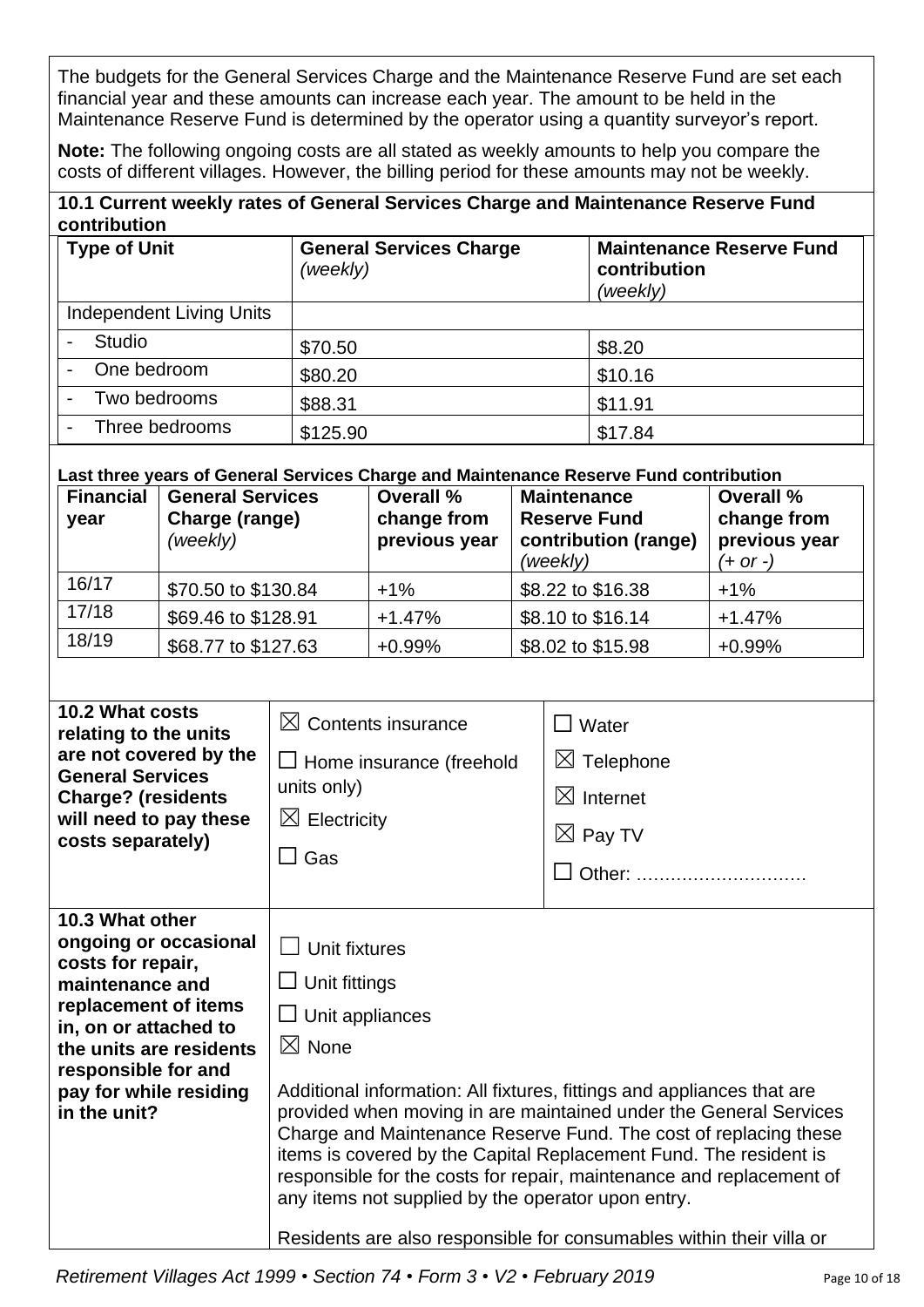|                                                                                                            | unit. An example of these items are light bulbs, batteries for smoke<br>alarms etc.                                                                                                                                               |
|------------------------------------------------------------------------------------------------------------|-----------------------------------------------------------------------------------------------------------------------------------------------------------------------------------------------------------------------------------|
| 10.4 Does the operator<br>offer a maintenance<br>service or help<br>residents arrange<br>repairs and       | $\boxtimes$ Yes $\Box$ No                                                                                                                                                                                                         |
| maintenance for their<br>unit?                                                                             | Residents have access to an in-house maintenance service for tasks<br>such as hanging pictures, shifting furniture, garden maintenance etc.                                                                                       |
| If yes: provide details,<br>including any charges<br>for this service.                                     | Tasks are charged at a minimum of 1 hour for the first hour, followed<br>by 15 minute increments after that. Hourly rates of \$40.00 or less per<br>hour apply.                                                                   |
| Part 11- Exit fees - when you leave the village                                                            | A resident may have to pay an exit fee to the operator when they leave their unit or when the right<br>to reside in their unit is sold. This is also referred to as a 'deferred management fee' (DMF).                            |
| 11.1 Do residents pay<br>an exit fee when they<br>permanently leave<br>their unit?                         | $\boxtimes$ Yes – all residents pay an exit fee calculated using the same<br>formula<br>$\Box$ Yes – all new residents pay an exit fee but the way this is worked<br>out may vary depending on each resident's residence contract |
| If yes: list all exit fee<br>options that may apply<br>to new contracts                                    | $\Box$ No exit fee<br>$\Box$ Other                                                                                                                                                                                                |
|                                                                                                            | The exit fee is calculated based on the ingoing contribution paid by the<br>resident.                                                                                                                                             |
| Time period from date of<br>occupation of unit to the<br>date the resident ceases to<br>reside in the unit | Exit fee calculation based on                                                                                                                                                                                                     |
| 1 year                                                                                                     | 10% of your ingoing contribution                                                                                                                                                                                                  |
| 2 years                                                                                                    | 15% of your ingoing contribution                                                                                                                                                                                                  |
| 3 years                                                                                                    | 20% of your ingoing contribution                                                                                                                                                                                                  |
| 4 years                                                                                                    | 25% of your ingoing contribution                                                                                                                                                                                                  |
| 5 years or more                                                                                            | 30% of your ingoing contribution                                                                                                                                                                                                  |
| out on a daily basis.                                                                                      | <b>Note:</b> if the period of occupation is not a whole number of years, the exit fee will be worked                                                                                                                              |
| The maximum (or capped) exit fee is 30% of the ingoing contribution after 5 years of<br>residence.         |                                                                                                                                                                                                                                   |
|                                                                                                            | The minimum exit fee is 10% of the ingoing contribution.                                                                                                                                                                          |
| 11.2 What other exit<br>costs do residents                                                                 | Sale costs for the unit                                                                                                                                                                                                           |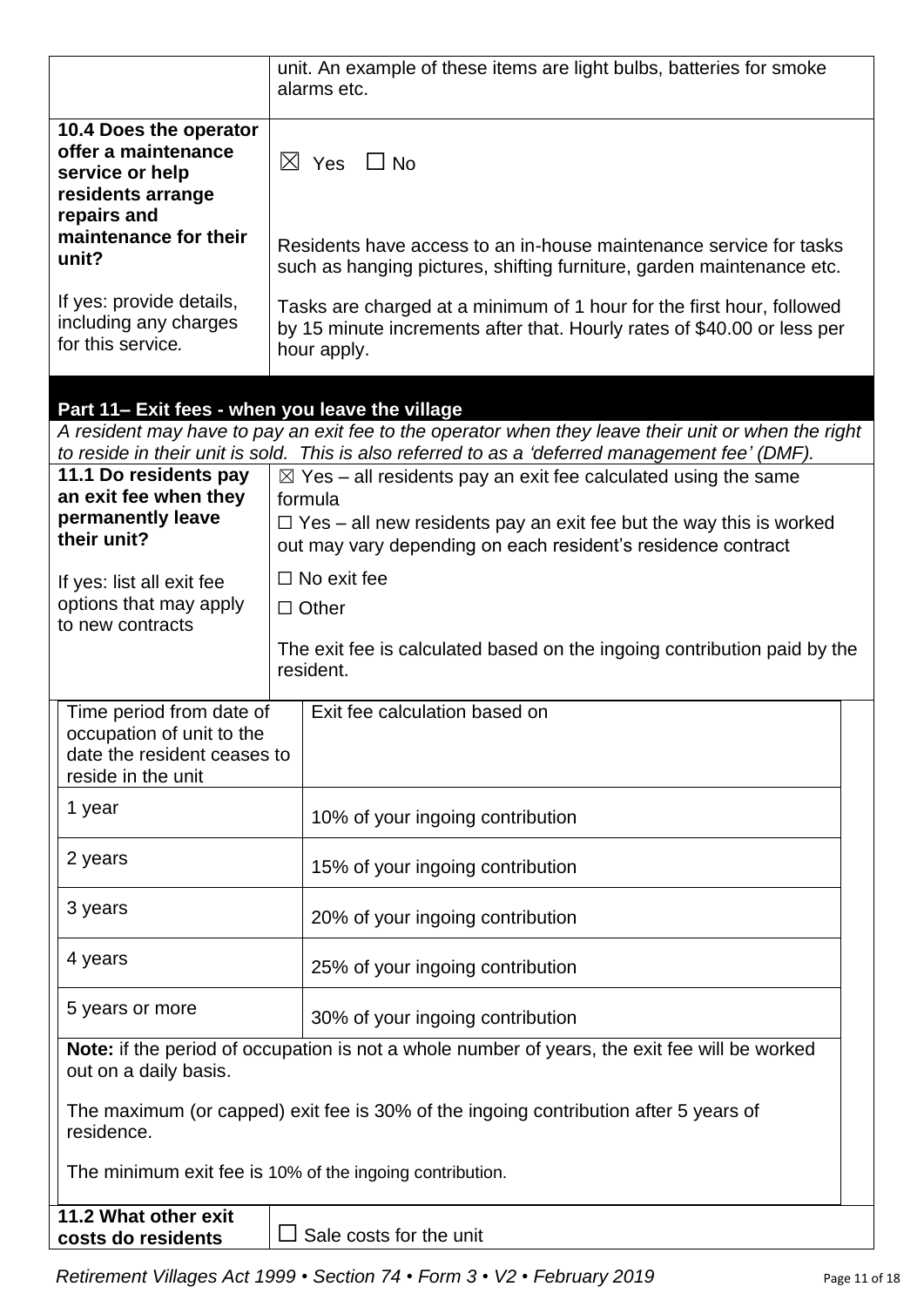| need to pay or<br>contribute to?                                                                                                                                                        | $\Box$ Legal costs                                                                                                                                                                                                                                                                                                                                                                                                                                                                                                                                                                                                                                                                                                                                                                           |
|-----------------------------------------------------------------------------------------------------------------------------------------------------------------------------------------|----------------------------------------------------------------------------------------------------------------------------------------------------------------------------------------------------------------------------------------------------------------------------------------------------------------------------------------------------------------------------------------------------------------------------------------------------------------------------------------------------------------------------------------------------------------------------------------------------------------------------------------------------------------------------------------------------------------------------------------------------------------------------------------------|
|                                                                                                                                                                                         | $\boxtimes$ Other costs: Administration fee for contract preparation                                                                                                                                                                                                                                                                                                                                                                                                                                                                                                                                                                                                                                                                                                                         |
|                                                                                                                                                                                         | Part 12 - Reinstatement and renovation of the unit                                                                                                                                                                                                                                                                                                                                                                                                                                                                                                                                                                                                                                                                                                                                           |
| 12.1 Is the resident<br>responsible for<br>reinstatement of the<br>unit when they leave<br>the unit?                                                                                    | $\boxtimes$ Yes $\Box$ No<br>Reinstatement work means replacements or repairs that are<br>reasonably necessary to return the unit to the same condition it was in<br>when the resident started occupation, apart from:<br>fair wear and tear; and<br>renovations and other changes to the condition of the unit carried<br>out with agreement of the resident and operator.<br>Fair wear and tear includes a reasonable amount of wear and tear<br>associated with the use of items commonly used in a retirement village.<br>However, a resident is responsible for the cost of replacing a capital<br>item of the retirement village if the resident deliberately damages the<br>item or causes accelerated wear.<br>Entry and exit inspections and reports are undertaken by the operator |
|                                                                                                                                                                                         | and resident to assess the condition of the unit.                                                                                                                                                                                                                                                                                                                                                                                                                                                                                                                                                                                                                                                                                                                                            |
| 12.2 Is the resident<br>responsible for<br>renovation of the unit<br>when they leave the<br>unit?                                                                                       | $\boxtimes$ No<br>Renovation means replacements or repairs other than reinstatement<br>work.                                                                                                                                                                                                                                                                                                                                                                                                                                                                                                                                                                                                                                                                                                 |
|                                                                                                                                                                                         | By law, the operator is responsible for the cost of any renovation work<br>on a former resident's unit, unless the residence contract provides for<br>the resident to share in the capital gain on the sale of the resident's<br>interest in the unit. Renovation costs are shared between the former<br>resident and operator in the same proportion as any capital gain is to<br>be shared under the residence contract.                                                                                                                                                                                                                                                                                                                                                                   |
| Part 13- Capital gain or losses                                                                                                                                                         |                                                                                                                                                                                                                                                                                                                                                                                                                                                                                                                                                                                                                                                                                                                                                                                              |
| 13.1 When the<br>resident's interest or<br>right to reside in the<br>unit is sold, does the<br>resident share in the<br>capital gain or capital<br>loss on the resale of<br>their unit? | $\boxtimes$ No                                                                                                                                                                                                                                                                                                                                                                                                                                                                                                                                                                                                                                                                                                                                                                               |
| Part 14 - Exit entitlement                                                                                                                                                              |                                                                                                                                                                                                                                                                                                                                                                                                                                                                                                                                                                                                                                                                                                                                                                                              |
|                                                                                                                                                                                         | An exit entitlement is the amount the operator may be required to pay the former resident under a<br>residence contract after the right to reside is terminated and the former resident has left the unit.                                                                                                                                                                                                                                                                                                                                                                                                                                                                                                                                                                                   |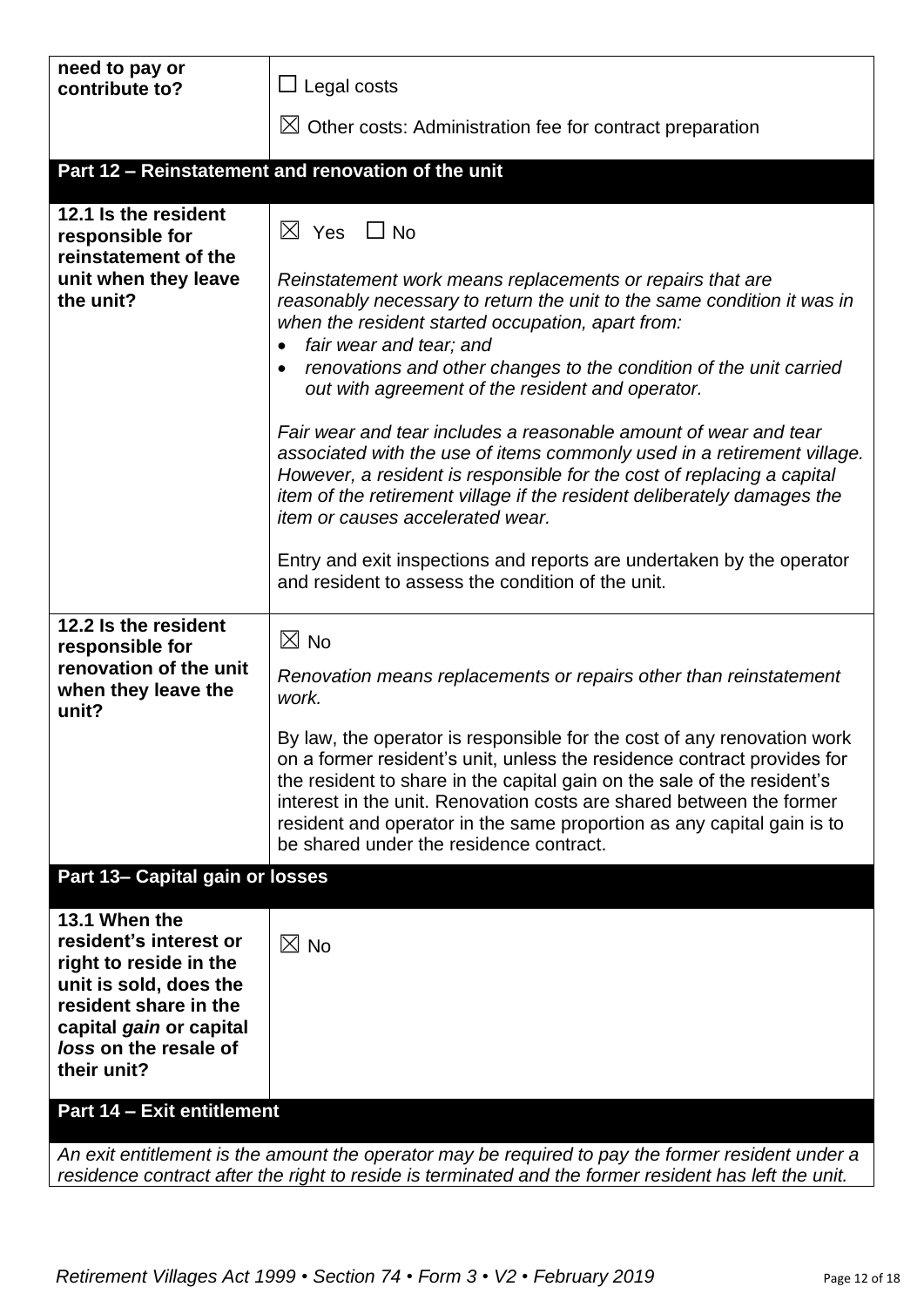| 14.1 How is the exit<br>entitlement which the<br>operator will pay the | The exit entitlement is equal to the ingoing contribution paid by the<br>resident, LESS:                                                                                                                                                                                                                                                                                                                                                                                                                                                                                                                                                                                                                                                                                                                                                 |
|------------------------------------------------------------------------|------------------------------------------------------------------------------------------------------------------------------------------------------------------------------------------------------------------------------------------------------------------------------------------------------------------------------------------------------------------------------------------------------------------------------------------------------------------------------------------------------------------------------------------------------------------------------------------------------------------------------------------------------------------------------------------------------------------------------------------------------------------------------------------------------------------------------------------|
| resident worked out?                                                   | the exit fee;                                                                                                                                                                                                                                                                                                                                                                                                                                                                                                                                                                                                                                                                                                                                                                                                                            |
|                                                                        | any outstanding personal or general services charges;                                                                                                                                                                                                                                                                                                                                                                                                                                                                                                                                                                                                                                                                                                                                                                                    |
|                                                                        | any costs of any reinstatement payable by the resident;<br>-                                                                                                                                                                                                                                                                                                                                                                                                                                                                                                                                                                                                                                                                                                                                                                             |
|                                                                        | any costs associated with the removal and storage of the resident's<br>contents;                                                                                                                                                                                                                                                                                                                                                                                                                                                                                                                                                                                                                                                                                                                                                         |
|                                                                        | any expenses the operator is entitled to charge under the Act or the<br>resident agreement incurred in the resale of the unit;                                                                                                                                                                                                                                                                                                                                                                                                                                                                                                                                                                                                                                                                                                           |
|                                                                        | the operator's legal costs on resale of the unit;                                                                                                                                                                                                                                                                                                                                                                                                                                                                                                                                                                                                                                                                                                                                                                                        |
|                                                                        | any interest on overdue monies; and                                                                                                                                                                                                                                                                                                                                                                                                                                                                                                                                                                                                                                                                                                                                                                                                      |
|                                                                        | any other monies owing by the resident under the residence<br>agreement or the Act.                                                                                                                                                                                                                                                                                                                                                                                                                                                                                                                                                                                                                                                                                                                                                      |
| 14.2 When is the exit<br>entitlement payable?<br>14.3 What is the      | By law, the operator must pay the exit entitlement to a former resident<br>on or before the earliest of the following days:<br>the day stated in the residence contract<br>$\triangleright$ which is 6 months after the termination of the residence<br>contract<br>14 days after the settlement of the sale of the right to reside in the<br>unit to the next resident or the operator<br>18 months after the termination date of the resident's right to reside<br>under the residence contract, even if the unit has not been resold,<br>unless the operator has been granted an extension for payment by<br>the Queensland Civil and Administrative Tribunal (QCAT).<br>In addition, an operator is entitled to see probate or letters of<br>administration before paying the exit entitlement of a former resident<br>who has died. |
| turnover of units for<br>sale in the village?                          | 7 accommodation units were vacant as at the end of the last financial<br>year<br>15 accommodation units were resold during the last financial year                                                                                                                                                                                                                                                                                                                                                                                                                                                                                                                                                                                                                                                                                       |
|                                                                        | 4 months was the average length of time to sell a unit over the last<br>three financial years                                                                                                                                                                                                                                                                                                                                                                                                                                                                                                                                                                                                                                                                                                                                            |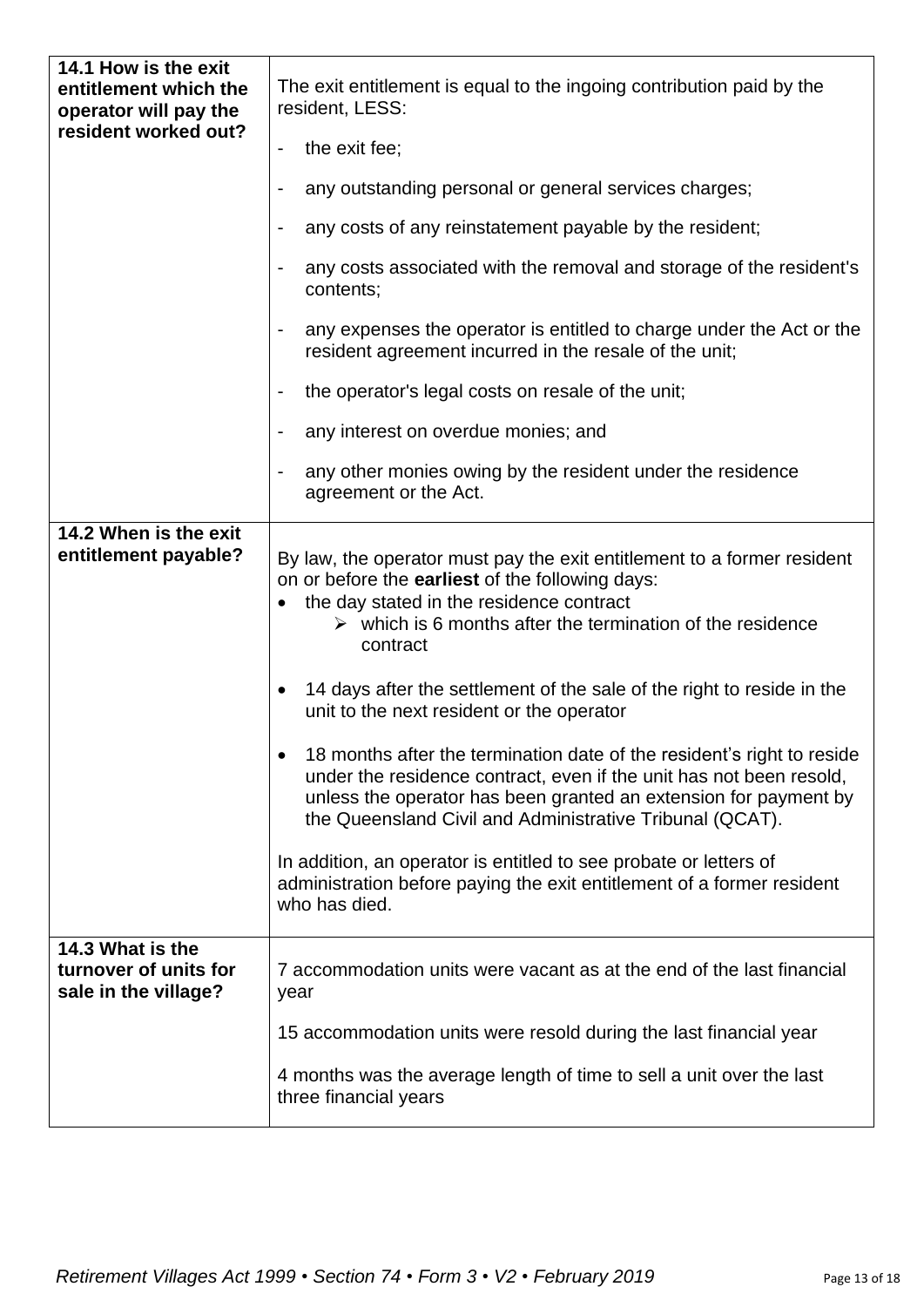# **Part 15– Financial management of the village**

| 15.1 What is the           |                                                                                 |                                                                                             |                                                     |
|----------------------------|---------------------------------------------------------------------------------|---------------------------------------------------------------------------------------------|-----------------------------------------------------|
| financial status for the   | General Services Charges for the last 3 years                                   |                                                                                             |                                                     |
| funds that the             | <b>Financial Year</b>                                                           | Deficit/Surplus                                                                             | Change from previous                                |
| operator is required to    |                                                                                 |                                                                                             | year                                                |
| maintain under the         | 15/16                                                                           | \$854.00                                                                                    | $-22%$                                              |
| <b>Retirement Villages</b> | 16/17                                                                           | \$645.00                                                                                    | $-24%$                                              |
| Act 1999?                  | 17/18                                                                           | \$917.00                                                                                    | $+42%$                                              |
|                            |                                                                                 | <b>Balance of Maintenance Reserve Fund</b><br>for last financial year OR last quarter if no | \$133,10.00                                         |
|                            | full financial year available                                                   |                                                                                             |                                                     |
|                            |                                                                                 | <b>Balance of Capital Replacement Fund</b>                                                  |                                                     |
|                            |                                                                                 | for the last financial year OR last quarter if                                              | \$370,478.00                                        |
|                            | no full financial year available                                                |                                                                                             |                                                     |
|                            |                                                                                 |                                                                                             |                                                     |
|                            | Percentage of a resident ingoing                                                |                                                                                             | 0%                                                  |
|                            | contribution applied to the Capital                                             |                                                                                             | The operator pays the                               |
|                            | <b>Replacement Fund</b>                                                         |                                                                                             | amount fixed under the                              |
|                            |                                                                                 | The operator pays a percentage of a                                                         | CRF budget to the CRF<br>(s 93(b) of the Retirement |
|                            | resident's ingoing contribution, as                                             |                                                                                             | Villages Act 1999). The                             |
|                            |                                                                                 |                                                                                             | amount payable for the                              |
|                            | determined by a quantity surveyor's<br>report, to the Capital Replacement Fund. |                                                                                             | 2019 financial year was                             |
|                            | This fund is used for replacing the                                             |                                                                                             | \$390,478.00.                                       |
|                            | village's capital items.                                                        |                                                                                             |                                                     |
|                            |                                                                                 |                                                                                             |                                                     |
|                            | <b>OR</b>                                                                       |                                                                                             |                                                     |
|                            | the village is not yet operating.                                               |                                                                                             |                                                     |
|                            |                                                                                 |                                                                                             |                                                     |
| Part 16 - Insurance        |                                                                                 |                                                                                             |                                                     |

The village operator must take out general insurance, to full replacement value, for the retirement village, including for:

- communal facilities; and
- the accommodation units, other than accommodation units owned by residents.

Residents contribute towards the cost of this insurance as part of the General Services Charge.

| 16.1 Is the resident    | $\boxtimes$ Yes $\Box$ No                                                 |
|-------------------------|---------------------------------------------------------------------------|
| responsible for         | If yes, the resident is responsible for these insurance policies:         |
| arranging any           | Residents are responsible for insuring and paying the cost to insure the  |
| insurance cover?        | contents of the unit that are owned by the residents and keeping them     |
| If yes, the resident is | insured against loss, theft, damage or destruction. The operator will not |
| responsible for these   | pay the cost to insure the contents of the unit that are owned by         |
| insurance policies:     | residents.                                                                |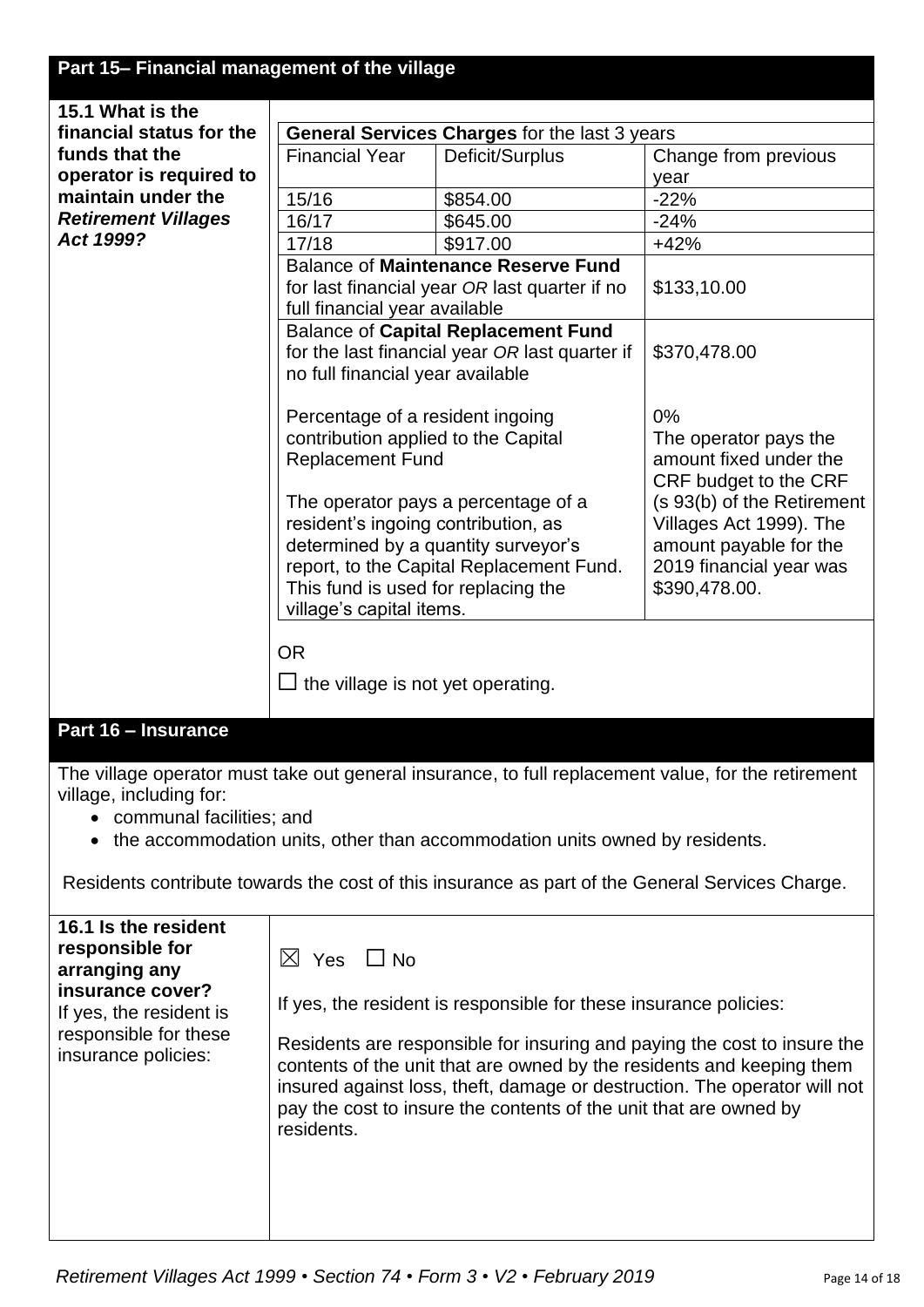| Part 17 - Living in the village                    |                                                                                                                                                |
|----------------------------------------------------|------------------------------------------------------------------------------------------------------------------------------------------------|
| Trial or settling in period in the village         |                                                                                                                                                |
| 17.1 Does the village                              |                                                                                                                                                |
| offer prospective                                  | $\Box$ Yes<br>$\boxtimes$ No                                                                                                                   |
| residents a trial period                           |                                                                                                                                                |
| or a settling in period                            |                                                                                                                                                |
| in the village?                                    |                                                                                                                                                |
|                                                    |                                                                                                                                                |
| <b>Pets</b>                                        |                                                                                                                                                |
| 17.2 Are residents                                 | $\boxtimes$ No                                                                                                                                 |
| allowed to keep pets?                              | $\Box$ Yes                                                                                                                                     |
|                                                    | A Resident shall not, without the approval in writing of the Society,                                                                          |
| If yes: specify any<br>restrictions or conditions  | keep any animal upon his unit or villa as the case may be or the                                                                               |
| on pet ownership                                   | common property.                                                                                                                               |
|                                                    |                                                                                                                                                |
|                                                    |                                                                                                                                                |
|                                                    |                                                                                                                                                |
| <b>Visitors</b>                                    |                                                                                                                                                |
| 17.3 Are there                                     | $\boxtimes$ Yes<br><b>No</b>                                                                                                                   |
| restrictions on visitors<br>staying with residents |                                                                                                                                                |
| or visiting?                                       |                                                                                                                                                |
|                                                    |                                                                                                                                                |
| If yes: specify any                                | Residents are to advise the operator if they will have a guest staying<br>for longer than 24 hours for emergency purposes. Residents must seek |
| restrictions or conditions                         | approval from the operator for guests staying longer than 7 days.                                                                              |
| on visitors (e.g. length                           |                                                                                                                                                |
| of stay, arrange with<br>manager)                  |                                                                                                                                                |
| <b>Village by-laws and village rules</b>           |                                                                                                                                                |
| 17.4 Does the village                              | $\boxtimes$ Yes $\Box$ No                                                                                                                      |
| have village by-laws?                              |                                                                                                                                                |
|                                                    | By law, residents may, by special resolution at a residents meeting and                                                                        |
|                                                    | with the agreement of the operator, make, change or revoke by-laws                                                                             |
|                                                    | for the village.                                                                                                                               |
|                                                    | Note: See notice at end of document regarding inspection of village                                                                            |
| 17.5 Does the operator                             | by-laws                                                                                                                                        |
| have other rules for                               | $\boxtimes$ No<br>$\Box$ Yes                                                                                                                   |
| the village.                                       | If yes: Rules may be made available on request                                                                                                 |
|                                                    |                                                                                                                                                |
| <b>Resident input</b>                              |                                                                                                                                                |
| 17.6 Does the village                              | $\boxtimes$ Yes $\Box$ No                                                                                                                      |
| have a residents                                   |                                                                                                                                                |
| committee established                              | By law, residents are entitled to elect and form a residents committee                                                                         |
| under the Retirement<br><b>Villages Act 1999?</b>  | to deal with the operator on behalf of residents about the day-to-day                                                                          |
|                                                    | running of the village and any complaints or proposals raised by                                                                               |
|                                                    | residents.                                                                                                                                     |
|                                                    | You may like to ask the village manager about an opportunity to talk<br>with members of the resident committee about living in this village.   |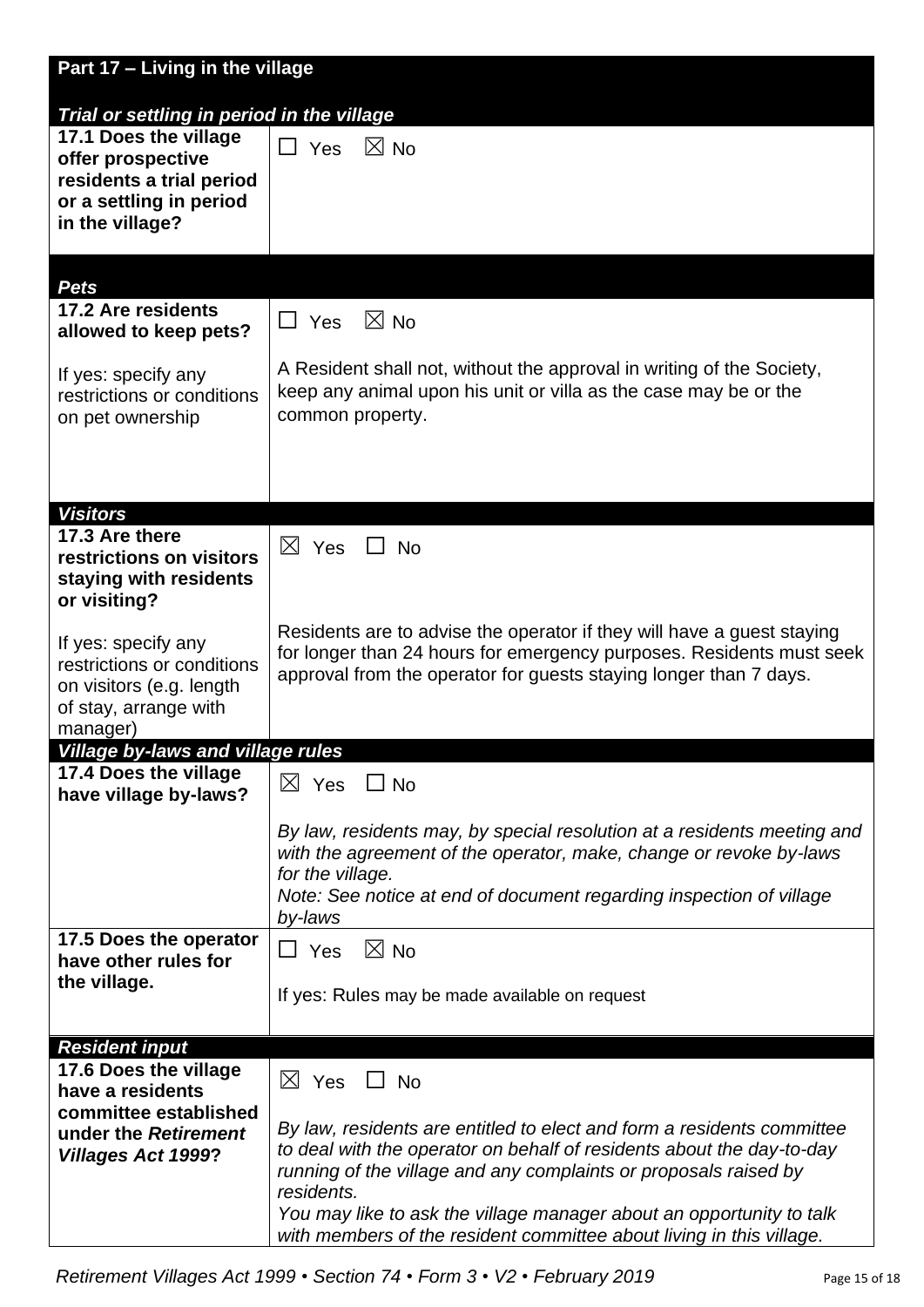| <b>Part 18 - Accreditation</b>                                                                                                                                                                                                                                                                                                                                                                                                                                                                                                                                                                                                            |                                                                                                                                                                                                 |
|-------------------------------------------------------------------------------------------------------------------------------------------------------------------------------------------------------------------------------------------------------------------------------------------------------------------------------------------------------------------------------------------------------------------------------------------------------------------------------------------------------------------------------------------------------------------------------------------------------------------------------------------|-------------------------------------------------------------------------------------------------------------------------------------------------------------------------------------------------|
| 18.1 Is the village<br>voluntarily accredited<br>through an industry-<br>based accreditation<br>scheme?                                                                                                                                                                                                                                                                                                                                                                                                                                                                                                                                   | $\boxtimes$ No, village is not accredited                                                                                                                                                       |
|                                                                                                                                                                                                                                                                                                                                                                                                                                                                                                                                                                                                                                           | Note: Retirement village accreditation schemes are industry-based schemes. The Retirement<br>Villages Act 1999 does not establish an accreditation scheme or standards for retirement villages. |
| Part 19 - Waiting list                                                                                                                                                                                                                                                                                                                                                                                                                                                                                                                                                                                                                    |                                                                                                                                                                                                 |
| 19.1 Does the village<br>maintain a waiting list<br>for entry?                                                                                                                                                                                                                                                                                                                                                                                                                                                                                                                                                                            | $\boxtimes$ Yes<br>$\Box$ No                                                                                                                                                                    |
| If yes,<br>what is the fee to<br>join the waiting list?                                                                                                                                                                                                                                                                                                                                                                                                                                                                                                                                                                                   | $\boxtimes$ No fee                                                                                                                                                                              |
| <b>Access to documents</b>                                                                                                                                                                                                                                                                                                                                                                                                                                                                                                                                                                                                                |                                                                                                                                                                                                 |
| The following operational documents are held by the retirement village scheme operator<br>and a prospective resident or resident may make a written request to the operator to<br>inspect or take a copy of these documents free of charge. The operator must comply with<br>the request by the date stated by the prospective resident or resident (which must be at<br>least seven days after the request is given).<br>Certificate of registration for the retirement village scheme<br>$\boxtimes$<br>Certificate of title or current title search for the retirement village land<br>$\boxtimes$<br>$\boxtimes$<br>Village site plan |                                                                                                                                                                                                 |
| ⊠<br>Plans showing the location, floor plan or dimensions of accommodation units in the village<br>$\boxtimes$<br>Plans of any units or facilities under construction<br>Development or planning approvals for any further development of the village<br>$\boxtimes$<br>$\boxtimes$<br>The annual financial statements and report presented to the previous annual meeting<br>of the retirement village<br>Statements of the balance of the capital replacement fund or maintenance reserve fund or<br>$\boxtimes$<br>Income and expenditure for general services at the end of the previous three financial                              |                                                                                                                                                                                                 |
| years of the retirement village<br>Statements of the balance of any Body Corporate administrative fund or sinking fund at the<br>$\Box$<br>end of the previous three years of the retirement village<br>$\boxtimes$<br>Examples of contracts that residents may have to enter into<br>$\boxtimes$<br>Village dispute resolution process<br>$\boxtimes$<br>Village by-laws<br>$\boxtimes$<br>Village insurance policies and certificates of currency<br>A current public information document (PID) continued in effect under section 237I of the<br>$\boxtimes$<br>Act (this applies to existing residence contracts)                     |                                                                                                                                                                                                 |
|                                                                                                                                                                                                                                                                                                                                                                                                                                                                                                                                                                                                                                           | An example request form containing all the necessary information you must include in your<br>request is available on the Department of Housing and Public Works website.                        |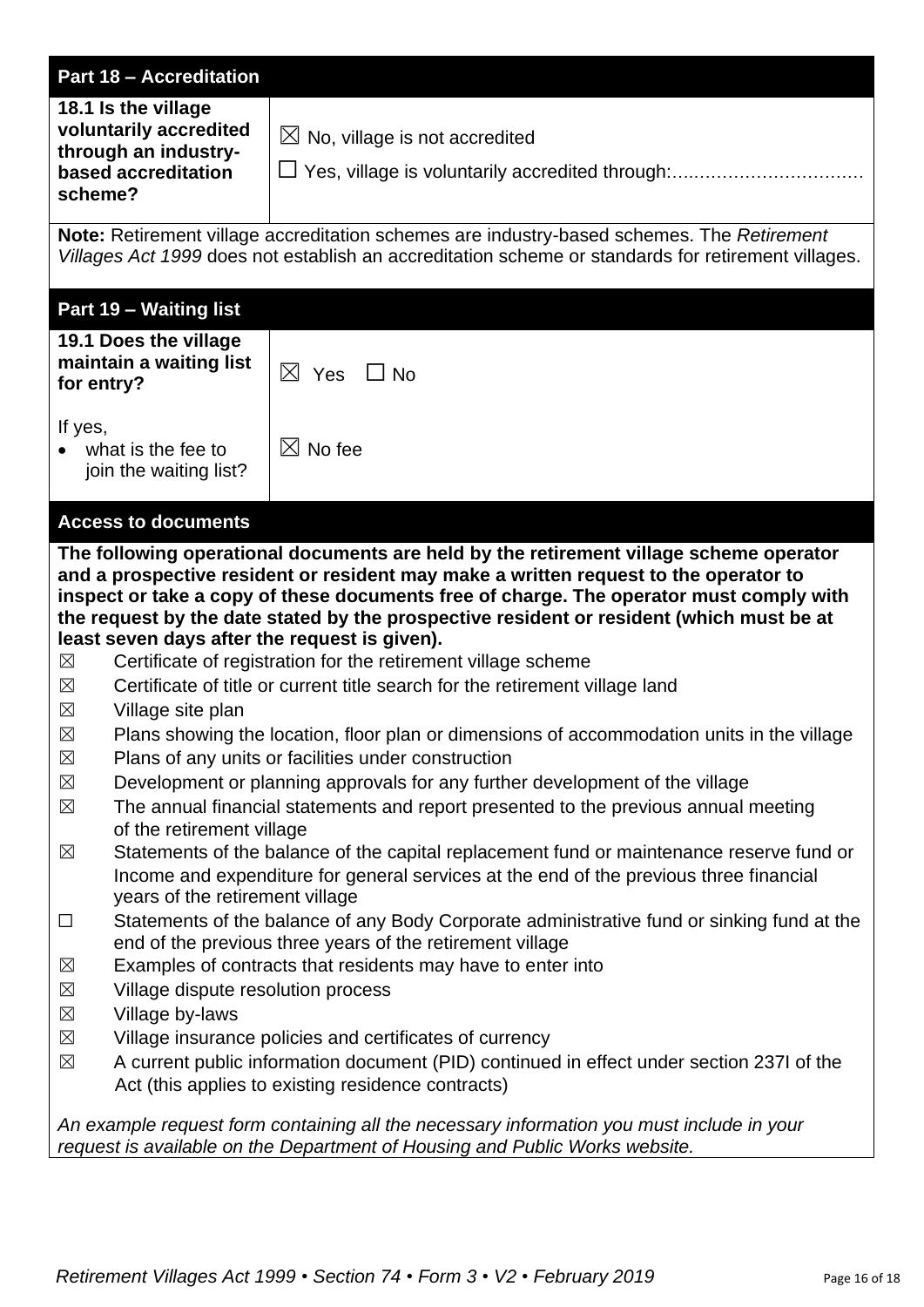#### **Further Information**

If you would like more information, contact the Department of Housing and Public Works on 13 QGOV (13 74 68) or visit our website at **[www.hpw.qld.gov.au](http://www.hpw.qld.gov.au/)**

## **General Information**

General information and fact sheets on retirement villages: [www.qld.gov.au/retirementvillages](http://www.qld.gov.au/retirementvillages)

For more information on retirement villages and other seniors living options: [www.qld.gov.au/seniorsliving](http://www.qld.gov.au/seniorsliving)

#### **Regulatory Services, Department of Housing and Public Works**

Regulatory Services administers the *Retirement Villages Act 1999*. This includes investigating complaints and alleged breaches of the Act. Department of Housing and Public Works GPO Box 690, Brisbane, QLD 4001 Phone: 07 3008 3450 Email: regulatoryservices@hpw.qld.gov.au Website: [www.hpw.qld.gov.au/housing](http://www.hpw.qld.gov.au/housing)

#### **Queensland Retirement Village and Park Advice Service (QRVPAS)**

Specialist service providing free information and legal assistance for residents and prospective residents of retirement villages and manufactured home parks in Queensland. Caxton Legal Centre Inc. 1 Manning Street, South Brisbane, QLD 4101 Phone: 07 3214 6333 Email: caxton@caxton.org.au Website: [www.caxton.org.au](http://www.caxton.org.au/)

#### **Department of Human Services (Australian Government)**

Information on planning for retirement and how moving into a retirement village can affect your pension Phone: 132 300 Website: [www.humanservices.gov.au/individuals/subjects/age-pension-and-planning-your](../AppData/Local/Microsoft/Windows/INetCache/Content.Outlook/AppData/Local/Microsoft/Windows/Temporary%20Internet%20Files/Content.Outlook/AppData/Local/Microsoft/Windows/INetCache/Content.Outlook/AppData/Local/Microsoft/Windows/Temporary%20Internet%20Files/juliet.gross/AppData/Roaming/Microsoft/Word/www.humanservices.gov.au/individuals/subjects/age-pension-and-planning-your-retirement)[retirement](../AppData/Local/Microsoft/Windows/INetCache/Content.Outlook/AppData/Local/Microsoft/Windows/Temporary%20Internet%20Files/Content.Outlook/AppData/Local/Microsoft/Windows/INetCache/Content.Outlook/AppData/Local/Microsoft/Windows/Temporary%20Internet%20Files/juliet.gross/AppData/Roaming/Microsoft/Word/www.humanservices.gov.au/individuals/subjects/age-pension-and-planning-your-retirement)

#### **Seniors Legal and Support Service**

These centres provide free legal and support services for seniors concerned about elder abuse, mistreatment or financial exploitation. Caxton Legal Centre Inc. 1 Manning Street, South Brisbane, QLD 4101 Phone: 07 3214 6333 Email: caxton@caxton.org.au Website:**Error! Hyperlink reference not valid.** [https://caxton.org.au](https://caxton.org.au/)

#### **Queensland Law Society**